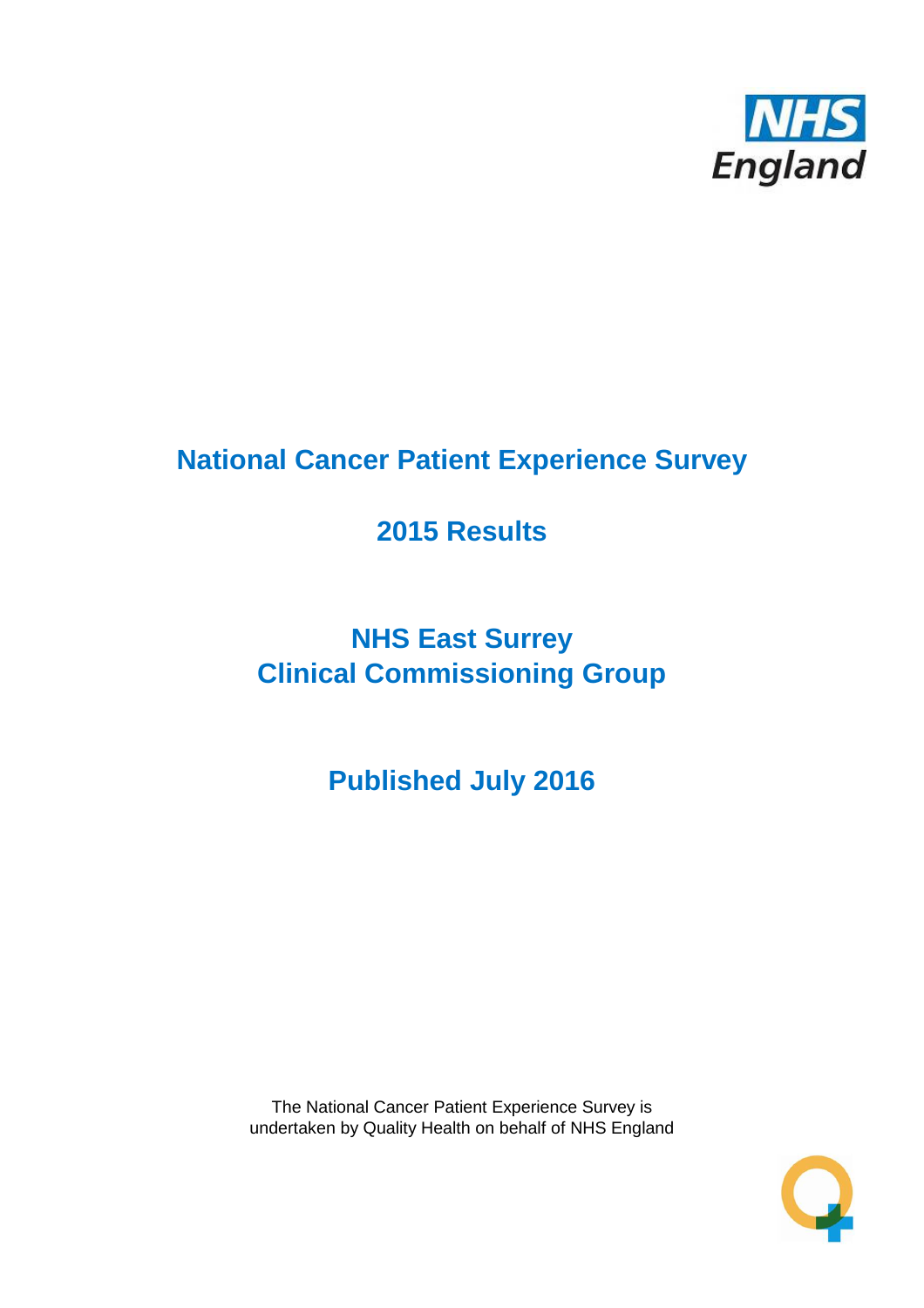### **Introduction**

The National Cancer Patient Experience Survey 2015 is the fifth iteration of the survey first undertaken in 2010. It has been designed to monitor national progress on cancer care; to provide information to drive local quality improvements; to assist commissioners and providers of cancer care; and to inform the work of the various charities and stakeholder groups supporting cancer patients.

The survey was overseen by a national Cancer Patient Experience Advisory Group. This Advisory Group set the principles and objectives of the survey programme and guided questionnaire development.

The survey was commissioned and managed by NHS England. The survey provider, Quality Health, is responsible for designing, running and analysing the survey.

Full national results and other reports are available at www.ncpes.co.uk

Further details on the survey methodology and changes to the 2015 survey can be found in the Annex. Note that a number of significant changes were made to the 2015 survey so caution should be taken in directly comparing data from the 2015 survey to the findings of the previous CPES surveys. No comparisons with previous surveys are presented in this report.

#### **This report**

The report shows how this CCG scored for each question in the survey, compared with national results. It is aimed at helping individual CCGs to understand their performance and identify areas for local improvement.

Note that responses for questions with 1-20 respondents have been suppressed. This is to protect patient confidentiality and because uncertainty around the result is too great.

#### **Data tables**

The data tables presented in this report show the following for each question:

- **Column 1** shows the number of respondents to this question
- **Column 2** shows the unadjusted 2015 score for this CCG
- **Column 3** shows the case-mix adjusted 2015 score for this CCG
- **Column 4** shows the lower limit of the expected range of scores for this CCG (the top of the pale blue section on the Comparability chart - see below)
- **Column 5** shows the upper limit of the expected range of scores for this CCG (the bottom of the dark blue section on the Comparability chart - see below)
- **Column 6** shows the National Average score for this question.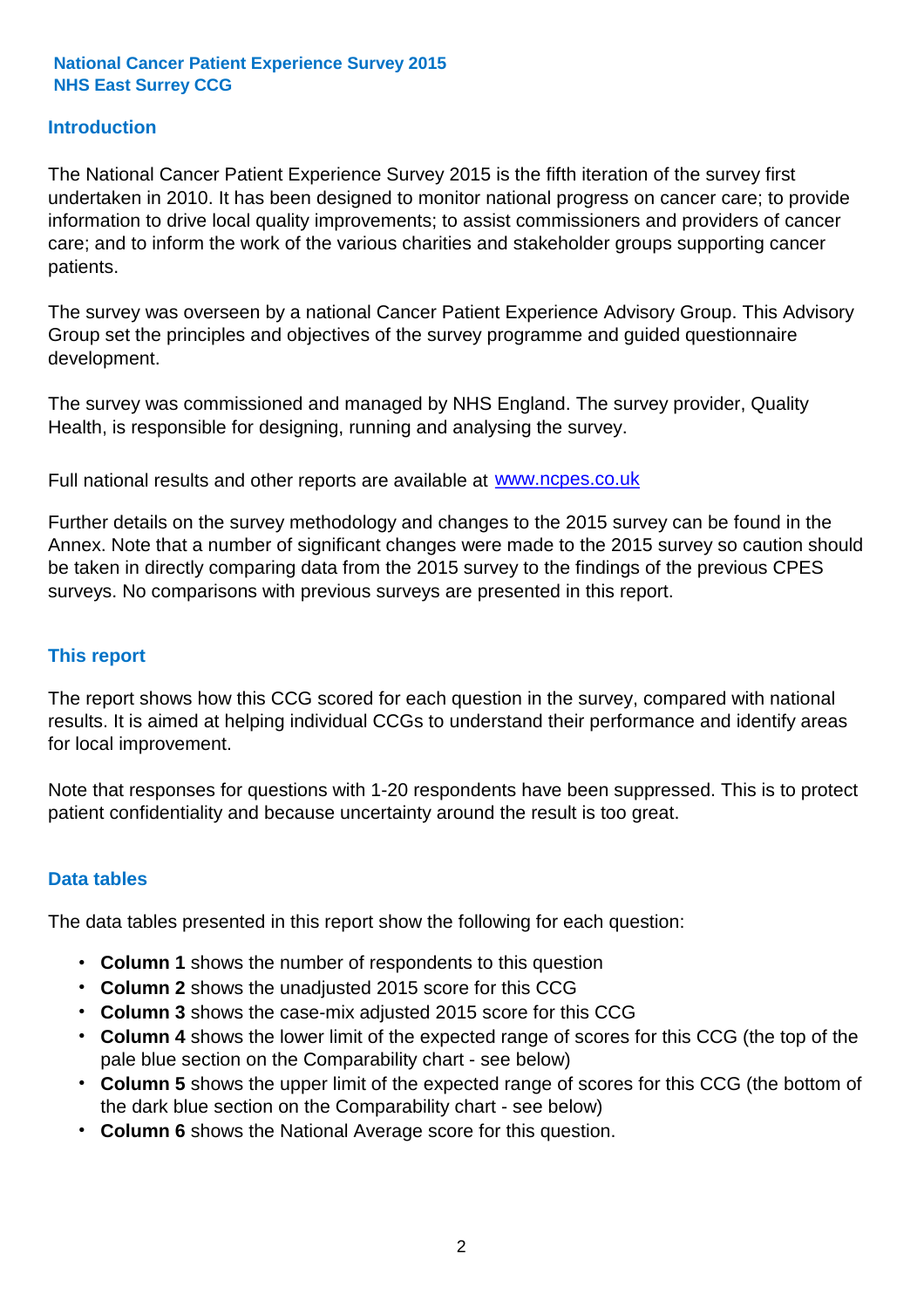Results for individual response options are presented in the detailed data tables **WWW.ncpes.co.uk** Confidence Intervals for unadjusted and case-mix adjusted data are provided in these tables.

Expected ranges and 95% Confidence Intervals highlight the uncertainty around the results. The size of the expected ranges and confidence intervals will be different for each question, and depends on the number of respondents and the range of their responses.

For further details on case-mix adjustment and the scoring methodology used, please refer to the Annex.

### **Comparability charts**

For the 2015 survey, we have adopted the CQC standard for reporting comparative performance, based on calculation of "expected ranges". This means that CCGs will be flagged as outliers only if there is statistical evidence that their scores deviate (positively or negatively) from the range of scores that would be expected for CCGs of the same size.

The Comparability charts in this report show a bar with these expected ranges (in grey), higher than expected (in dark blue), and lower than expected (in pale blue). A black dot represents the actual score of this CCG.

The same colour convention has been used in Column 3 of the Data tables.

For further details on expected ranges, please refer to the technical document at **www.ncpes.co.uk** 

#### **Tumour group tables**

The final set of tables in this report show the scores for each question for each of the 13 tumour groups, with a comparative national score for that tumour group.

These breakdowns are intended as additional information for CCGs to understand the differences between the experiences of patients with different types of cancer. The numbers are generally relatively small and may not be statistically significant. They should therefore be treated with some caution.

#### **Notes on specific questions**

Question 5 in the survey has not been scored. However, the unscored data is useful and has been published alongside the other results in this report. This question asked respondents to "tick all that apply". The results show all of the responses given including where respondents chose two or more options.

Questions used to direct respondents to different parts of the survey (questions 4, 17, 24, 27, 40, 43, 46) and other demographic and information questions are not reported.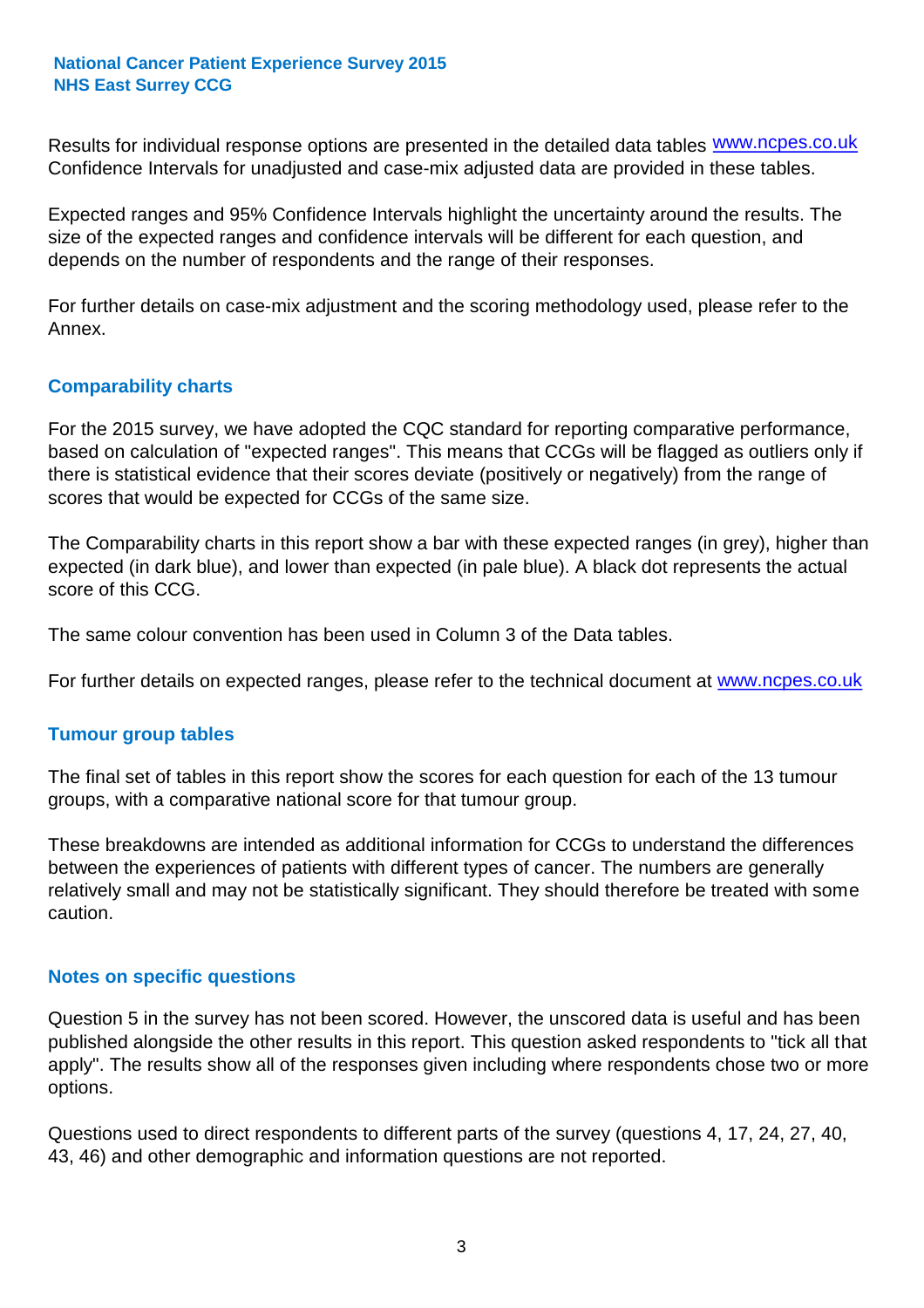#### **How to use the data**

Unadjusted data should be used to see the actual responses from patients relating to the CCG.

Case-mix adjusted data, together with expected ranges, should be used to understand whether the results are significantly higher or lower than national results.

Case-mix adjusted data, together with (case-mix adjusted) Confidence Intervals (presented in the detailed data tables **www.ncpes.co.uk**), should be used to understand whether the results are significantly higher or lower than the results for another CCG.

#### **Response rates**

Numbers of respondents by tumour group, age and gender can be found in the Annex.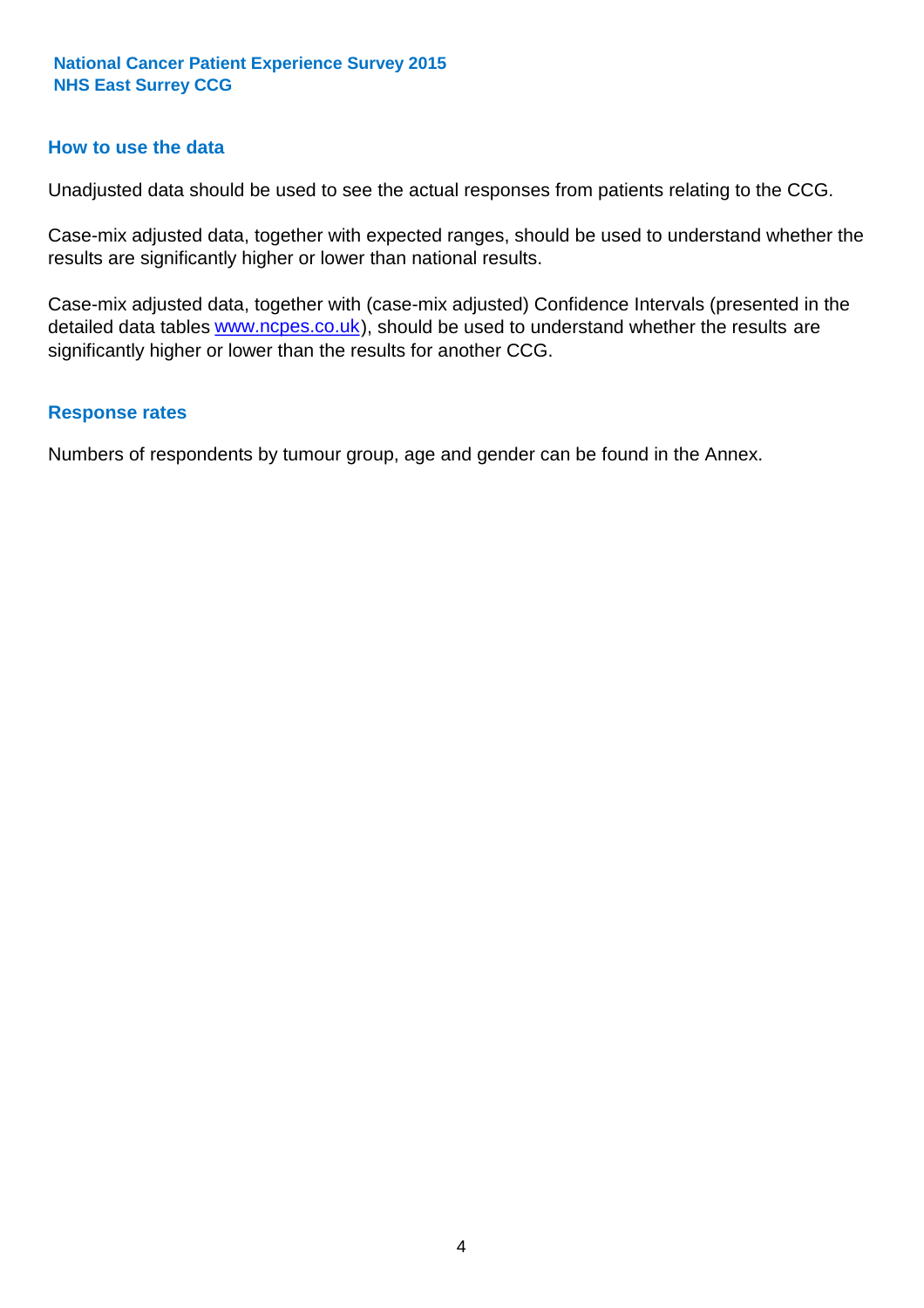# **Executive Summary**

average rating of **9.0**. Asked to rate their care on a scale of zero (very poor) to 10 (very good), respondents gave an

The following questions are included in phase 1 of the Cancer Dashboard developed by Public Health England and NHS England\*:

- **81%** of respondents said that they were definitely involved as much as they wanted to be in decisions about their care and treatment
- **94%** of respondents said that they were given the name of a Clinical Nurse Specialist who would support them through their treatment
- when asked how easy or difficult it had been to contact their Clinical Nurse Specialist 84% of respondents said that it had been 'quite easy' or 'very easy'
- **91%** of respondents said that, overall, they were always treated with dignity and respect they were in hospital
- **95%** of respondents said that hospital staff told them who to contact if they were worried about their condition or treatment after they left hospital
- **62%** of respondents said that they thought the GPs and nurses at their general practice definitely did everything they could to support them while they were having cancer treatment.

Detailed results for these and other questions are set out in the sections that follow.

#### www.cancerdata.nhs.uk/dashboard

The questions were selected in discussion with the national Cancer Patient Experience Advisory Group and reflect four key patient experience domains: provision of information; involvement in decisions; care transition; interpersonal relations, respect and dignity. The figures presented above are all case-mix adjusted.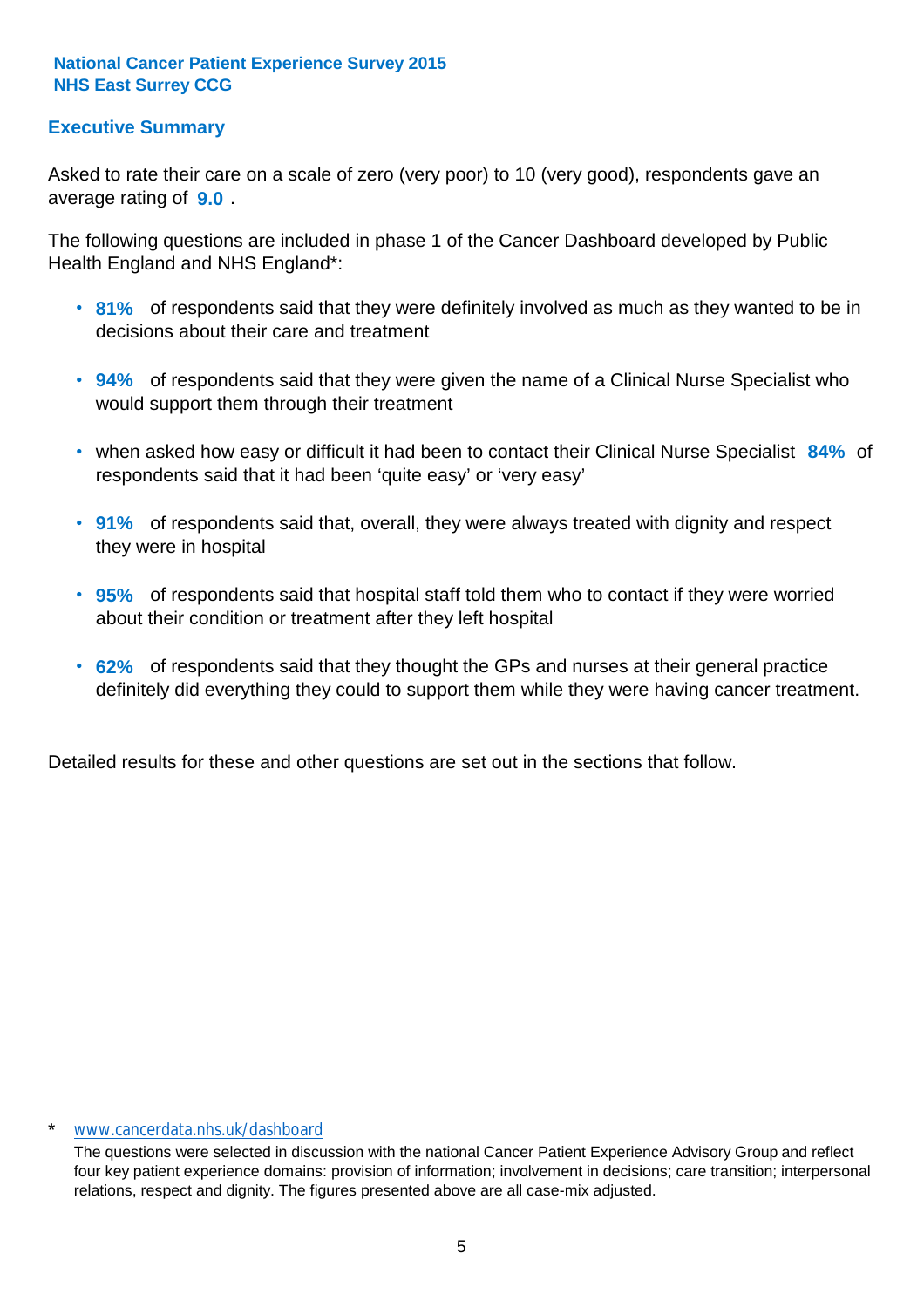# **Questions which scored outside expected range**

|                               |                                                                                                     |                                          |                                    | 2015 Case-mix Adjusted              |                                     |                              |
|-------------------------------|-----------------------------------------------------------------------------------------------------|------------------------------------------|------------------------------------|-------------------------------------|-------------------------------------|------------------------------|
| Question                      |                                                                                                     | respondents<br>for this CCG<br>Number of | Percentage for<br>this CCG<br>2015 | -ower limit of<br>expected<br>range | Upper limit of<br>expected<br>range | Average<br>National<br>Score |
|                               | Finding out what was wrong with you                                                                 |                                          |                                    |                                     |                                     |                              |
| Q8                            | Patient told they could bring a family member or friend when<br>first told they had cancer          | 196                                      | 85%                                | 73%                                 | 84%                                 | 79%                          |
|                               | <b>Clinical Nurse Specialist</b>                                                                    |                                          |                                    |                                     |                                     |                              |
| Q17                           | Patient given the name of the CNS who would support them<br>through their treatment                 | 225                                      | 94%                                | 86%                                 | 94%                                 | 90%                          |
|                               | Support for people with cancer                                                                      |                                          |                                    |                                     |                                     |                              |
| Q <sub>23</sub>               | Hospital staff told patient they could get free prescriptions                                       | 111                                      | 90%                                | 73%                                 | 88%                                 | 80%                          |
| Hospital care as an inpatient |                                                                                                     |                                          |                                    |                                     |                                     |                              |
| Q29                           | Patient had confidence and trust in all doctors treating them                                       | 132                                      | 91%                                | 78%                                 | 90%                                 | 84%                          |
| Q32                           | Always / nearly always enough nurses on duty                                                        | 130                                      | 79%                                | 58%                                 | 74%                                 | 66%                          |
|                               | Hospital care as a day patient / outpatient                                                         |                                          |                                    |                                     |                                     |                              |
| Q45                           | Patient given understandable information about whether<br>radiotherapy was working                  | 53                                       | 78%                                | 46%                                 | 73%                                 | 60%                          |
| Q48                           | Patient given understandable information about whether<br>chemotherapy was working                  | 122                                      | 81%                                | 60%                                 | 76%                                 | 68%                          |
|                               | Home care and support                                                                               |                                          |                                    |                                     |                                     |                              |
| Q49                           | Hospital staff gave family or someone close all the information<br>needed to help with care at home | 179                                      | 65%                                | 50%                                 | 65%                                 | 58%                          |
|                               | Your overall NHS care                                                                               |                                          |                                    |                                     |                                     |                              |
| Q54                           | Hospital and community staff always worked well together                                            | 230                                      | 69%                                | 54%                                 | 67%                                 | 61%                          |
| Q59                           | Patient's average rating of care scored from very poor to very<br>good                              | 230                                      | 9.0                                | 8.5                                 | 8.9                                 | 8.7                          |
|                               |                                                                                                     |                                          |                                    |                                     |                                     |                              |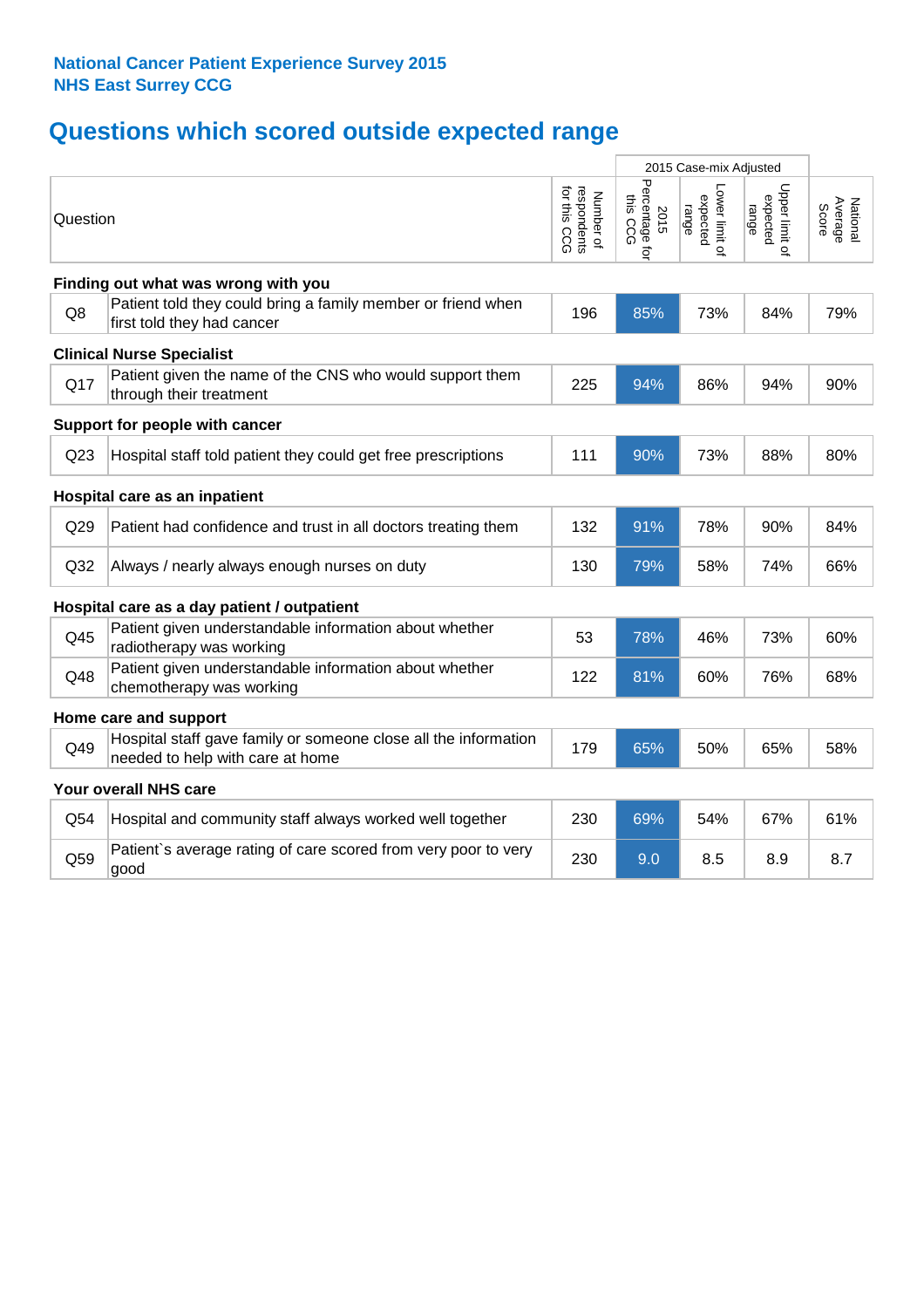# **CCG results**

# **Seeing your GP**



|    |                                                                |                                         |                             |               | 2015 Case-mix Adjusted     |                            |                           |
|----|----------------------------------------------------------------|-----------------------------------------|-----------------------------|---------------|----------------------------|----------------------------|---------------------------|
|    | Question                                                       | respondents<br>Number<br>$\overline{a}$ | 2015<br>Unadjusted<br>Score | 2015<br>Score | Expected<br>range<br>lower | Expected<br>range<br>dpper | National Average<br>Score |
| Q1 | Saw GP once / twice before being told had to go to<br>hospital | 179                                     | 70%                         | 73%           | 70%                        | 82%                        | 76%                       |
| Q2 | Patient thought they were seen as soon as necessary            | 235                                     | 84%                         | 85%           | 77%                        | 87%                        | 82%                       |

|    |                                                                             |                                                 | No. |
|----|-----------------------------------------------------------------------------|-------------------------------------------------|-----|
|    |                                                                             | Yes                                             |     |
|    | Beforehand, did you have all the<br>information you needed about your test? | No, I would have liked more written information |     |
| Q5 |                                                                             | No, I would have liked more verbal information  |     |
|    |                                                                             | I did not need / want any information           |     |
|    |                                                                             | Don't know / can't remember                     |     |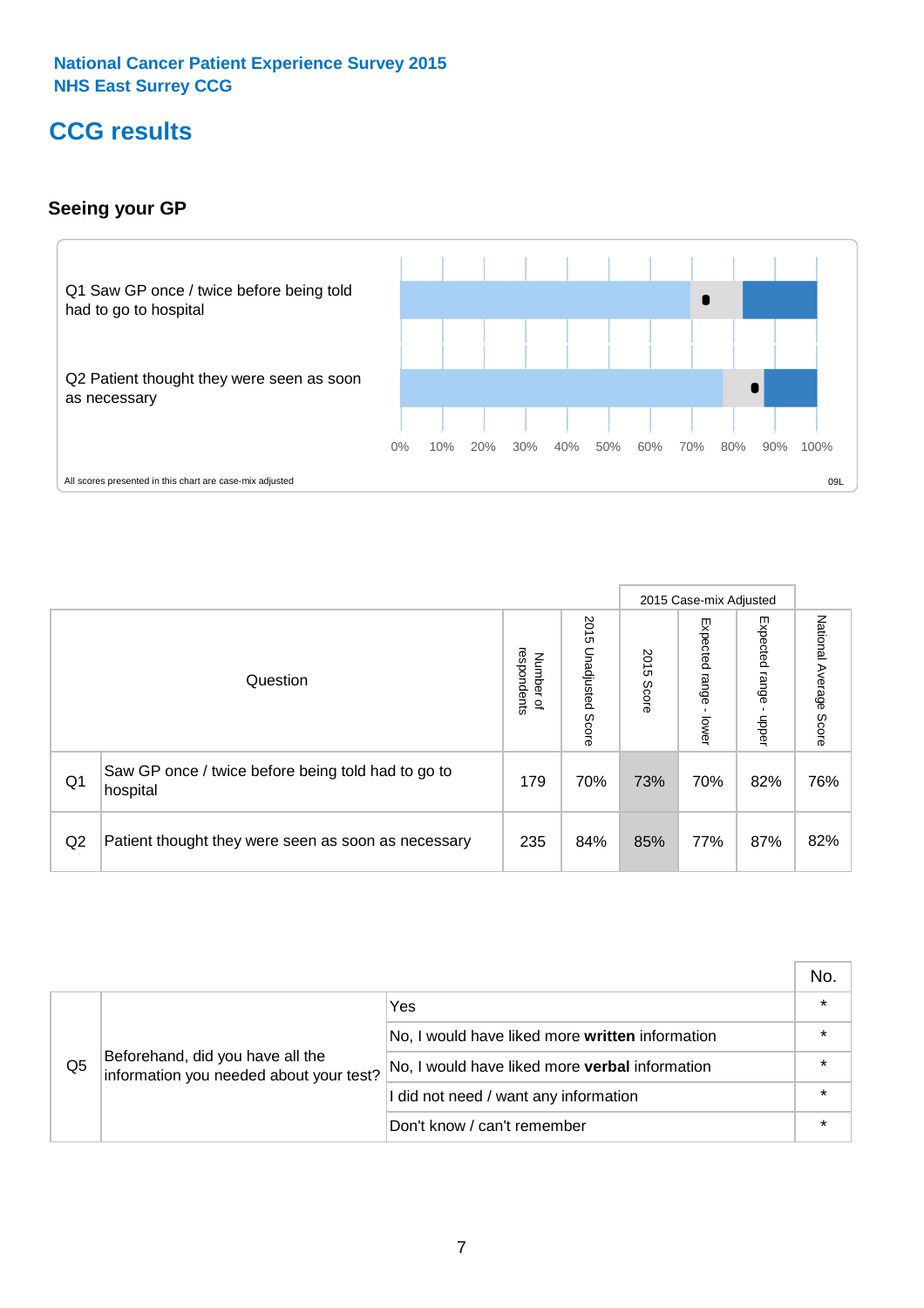# **Diagnostic tests**



|                |                                                                       |                                       |                             |               | 2015 Case-mix Adjusted  |                         |                           |
|----------------|-----------------------------------------------------------------------|---------------------------------------|-----------------------------|---------------|-------------------------|-------------------------|---------------------------|
|                | Question                                                              | respondents<br>Number<br>$\mathbf{Q}$ | 2015<br>Unadjusted<br>Score | 2015<br>Score | Expected range<br>lower | Expected range<br>nbber | National Average<br>Score |
| Q <sub>6</sub> | The length of time waiting for the test to be done was<br>about right | 200                                   | 88%                         | 87%           | 82%                     | 91%                     | 87%                       |
| Q7             | Given complete explanation of test results in<br>understandable way   | 200                                   | 79%                         | 79%           | 73%                     | 84%                     | 79%                       |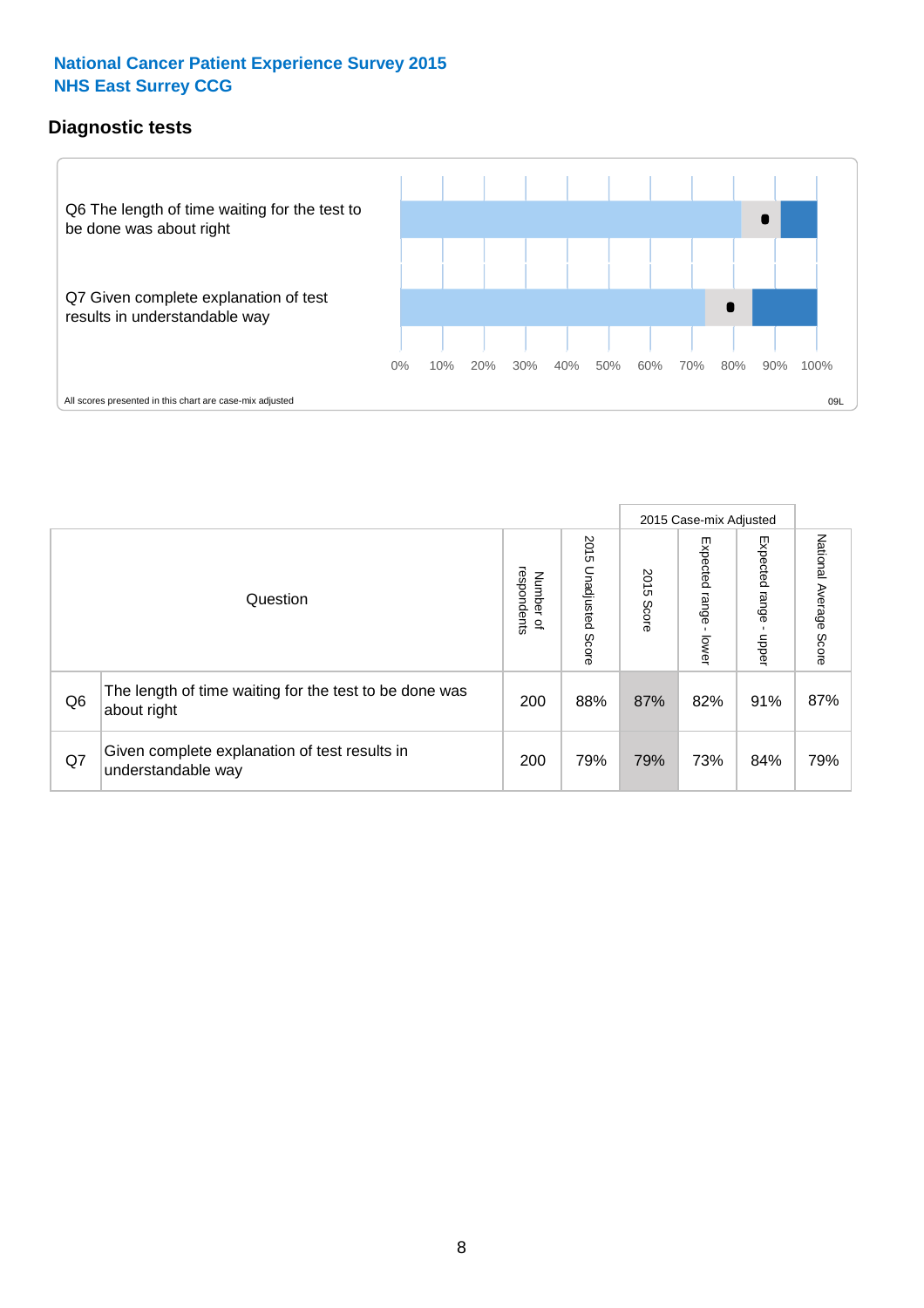#### **Finding out what was wrong with you**



|     |                                                                                            |                          |                          |                      | 2015 Case-mix Adjusted                    |                                         |                        |
|-----|--------------------------------------------------------------------------------------------|--------------------------|--------------------------|----------------------|-------------------------------------------|-----------------------------------------|------------------------|
|     | Question                                                                                   | respondents<br>Number of | 2015 Unadjusted<br>Score | 2015<br><b>Score</b> | Expected range<br>$\blacksquare$<br>lower | Expected range<br>$\mathbf{r}$<br>nbber | National Average Score |
| Q8  | Patient told they could bring a family member or friend<br>when first told they had cancer | 196                      | 83%                      | 85%                  | 73%                                       | 84%                                     | 79%                    |
| Q9  | Patient felt they were told sensitively that they had cancer                               | 235                      | 86%                      | 87%                  | 80%                                       | 89%                                     | 84%                    |
| Q10 | Patient completely understood the explanation of what<br>was wrong                         | 235                      | 73%                      | 75%                  | 67%                                       | 79%                                     | 73%                    |
| Q11 | Patient given easy to understand written information<br>about the type of cancer they had  | 209                      | 77%                      | 77%                  | 66%                                       | 78%                                     | 72%                    |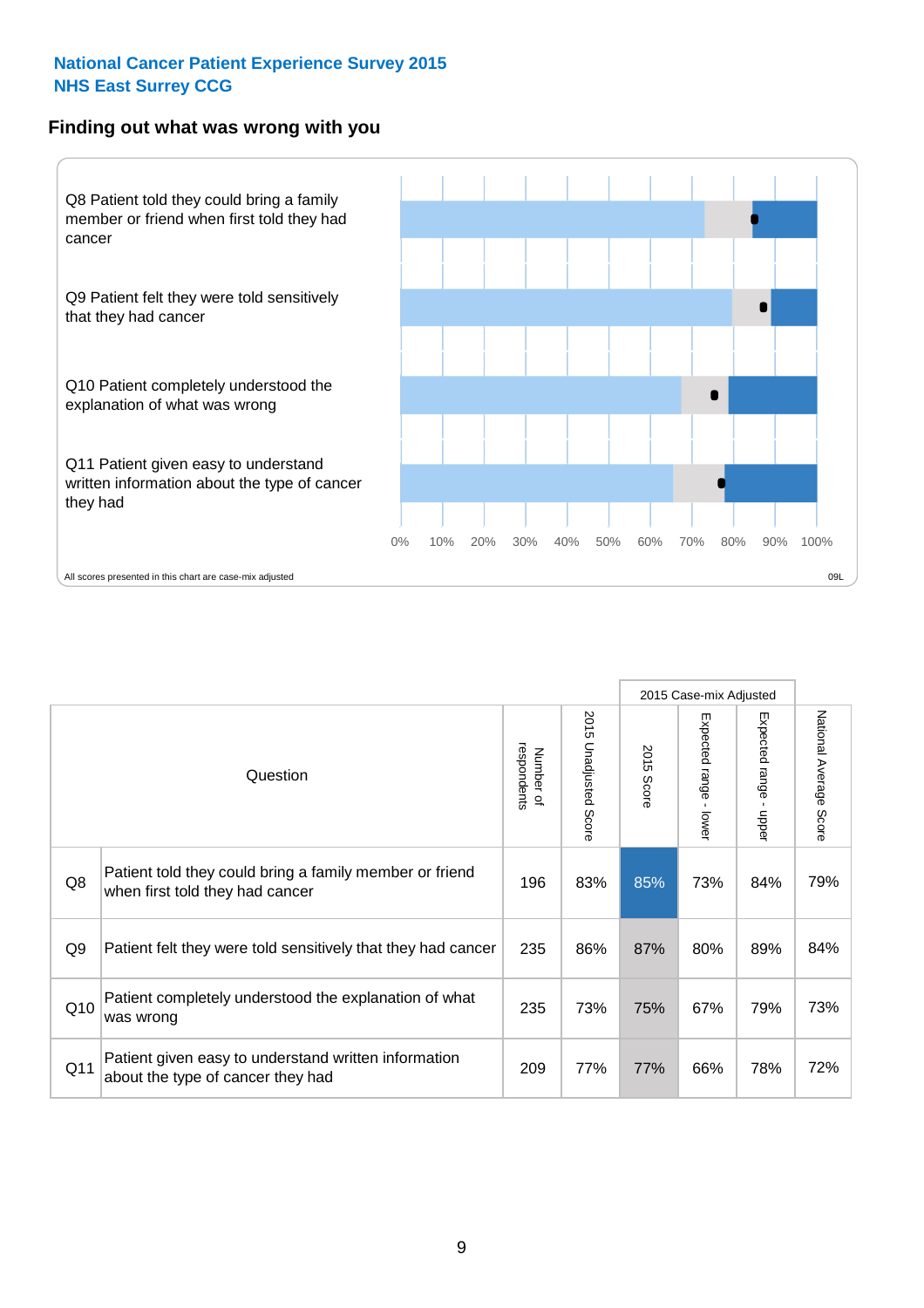## **Finding out what was wrong with you**



|          |                                                                                         |                          |                          |               | 2015 Case-mix Adjusted                    |                           |                        |
|----------|-----------------------------------------------------------------------------------------|--------------------------|--------------------------|---------------|-------------------------------------------|---------------------------|------------------------|
| Question |                                                                                         | Number of<br>respondents | 2015<br>Unadjusted Score | 2015<br>Score | Expected range<br>$\blacksquare$<br>lower | Expected range<br>- nbber | National Average Score |
| Q12      | Patient felt that treatment options were completely<br>explained                        | 205                      | 83%                      | 84%           | 77%                                       | 88%                       | 83%                    |
| Q13      | Possible side effects explained in an understandable way                                | 227                      | 76%                      | 77%           | 67%                                       | 79%                       | 73%                    |
| Q14      | Patient given practical advice and support in dealing with<br>side effects of treatment | 227                      | 70%                      | 71%           | 60%                                       | 72%                       | 66%                    |
| Q15      | Patient definitely told about side effects that could affect<br>them in the future      | 215                      | 57%                      | 60%           | 48%                                       | 61%                       | 54%                    |
| Q16      | Patient definitely involved in decisions about care and<br>treatment                    | 225                      | 81%                      | 81%           | 72%                                       | 83%                       | 78%                    |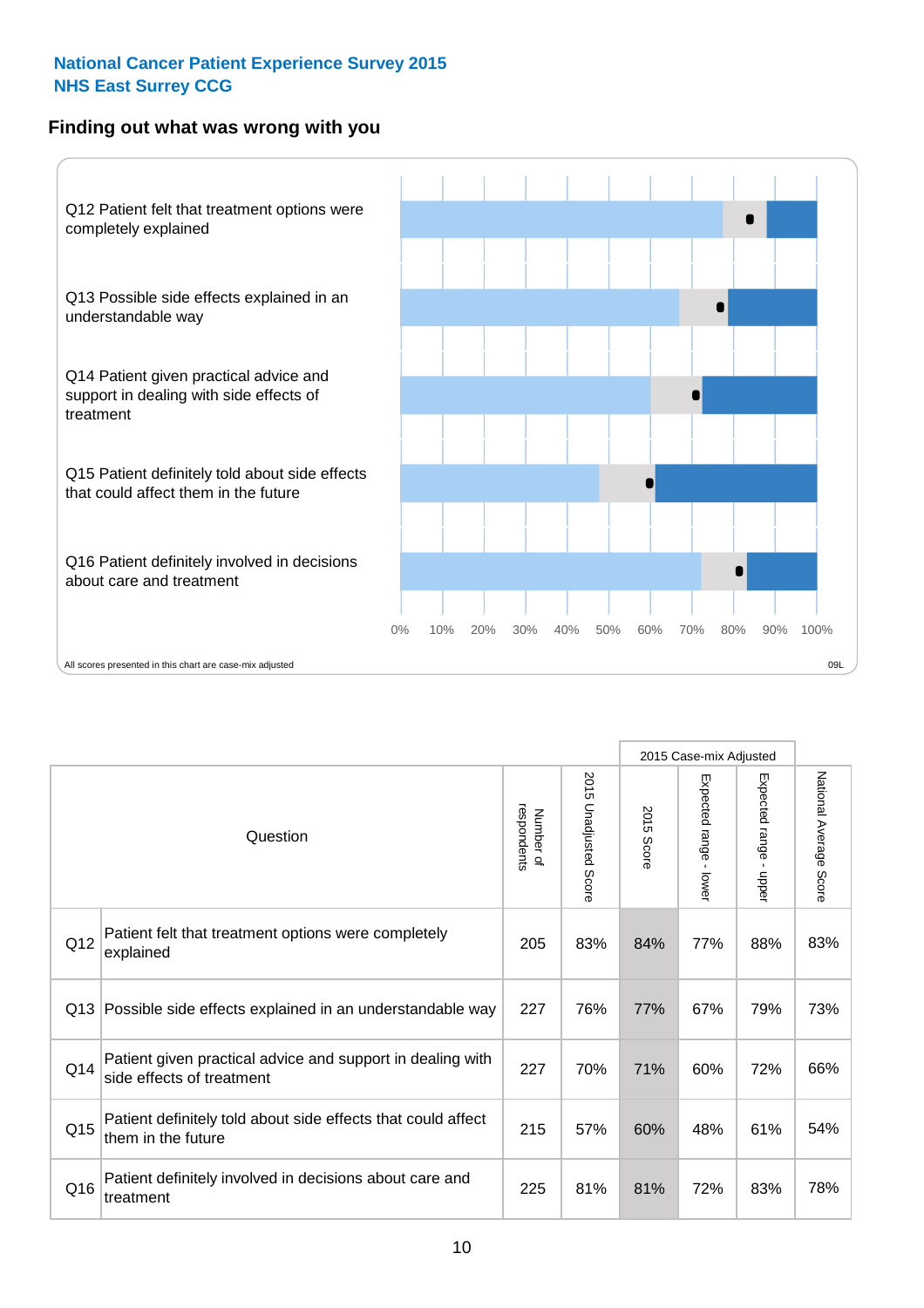## **Clinical Nurse Specialist**



|     |                                                                                     |                          |                       |               | 2015 Case-mix Adjusted  |                         |                        |
|-----|-------------------------------------------------------------------------------------|--------------------------|-----------------------|---------------|-------------------------|-------------------------|------------------------|
|     | Question                                                                            | respondents<br>Number of | 2015 Unadjusted Score | 2015<br>Score | Expected range<br>lower | Expected range<br>nbber | National Average Score |
| Q17 | Patient given the name of the CNS who would support<br>them through their treatment | 225                      | 94%                   | 94%           | 86%                     | 94%                     | 90%                    |
|     | Q18 Patient found it easy to contact their CNS                                      | 189                      | 84%                   | 84%           | 81%                     | 92%                     | 87%                    |
| Q19 | Get understandable answers to important questions all or<br>most of the time        | 179                      | 91%                   | 90%           | 84%                     | 93%                     | 89%                    |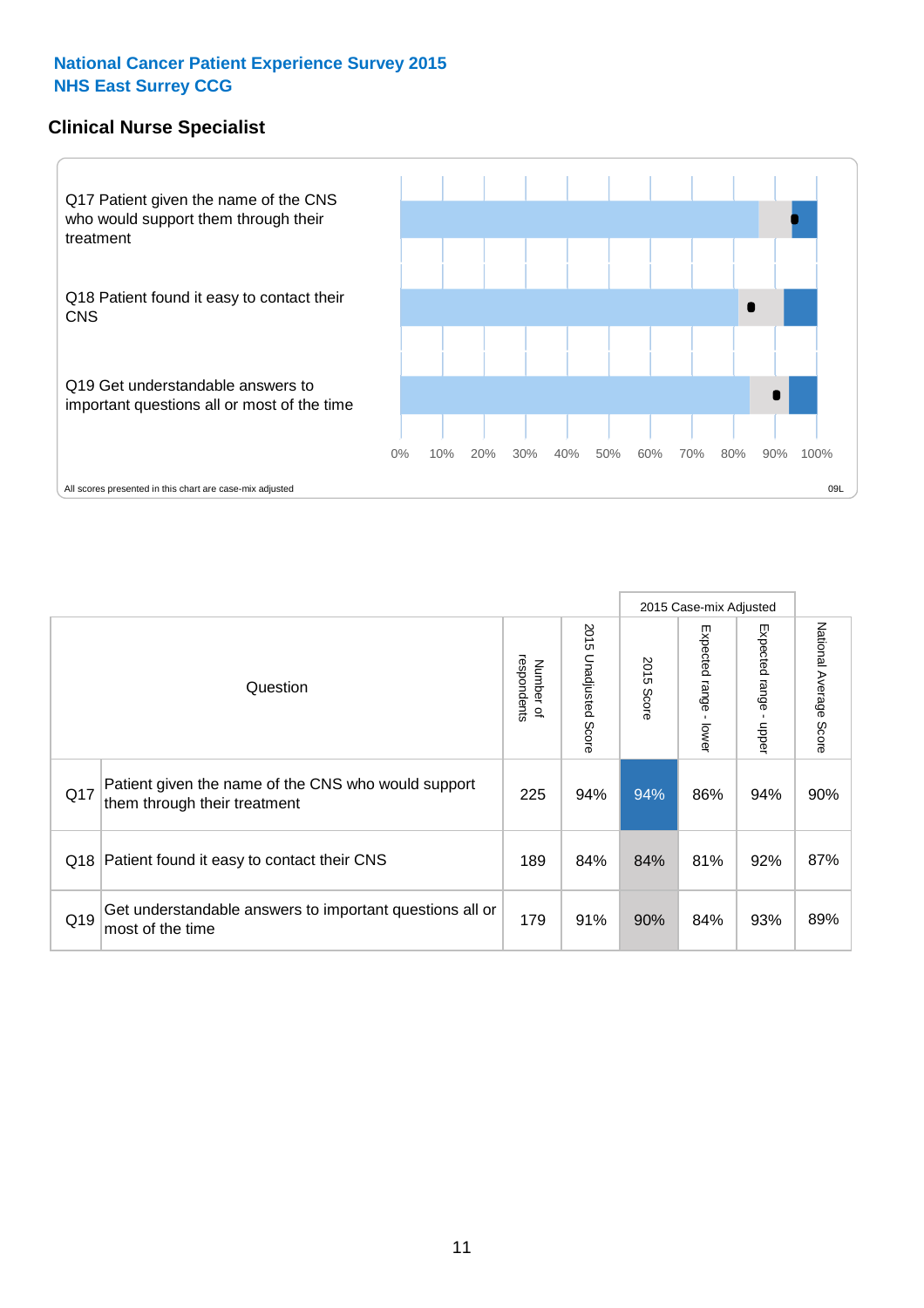### **Support for people with cancer**



2015 Case-mix Adjusted National Average Score 2015 Unadjusted Score Expected range - lower Expected range - upper National Average Score 2015 Unadjusted Score Expected range - upper Expected range - lower Number of<br>respondents respondents 2015 Score 2015 Score Number of Question Q20 Hospital staff gave information about support groups  $\begin{array}{|l|c|c|c|c|c|}\n\hline\n178 & 88\% & 88\% & 77\% & 89\% & 83\% \\\hline\n\end{array}$ Q21 153 85% 85% 74% 87% Hospital staff gave information about impact cancer could have on day to day activities but about impact cancer could a state in the state in the state on day to day activities Q22 Hospital staff gave information on getting financial help  $\left| 100 \right| 57\%$  | 57% | 45% | 65% | 55% Q23 Hospital staff told patient they could get free prescriptions | 111 | 90% | 90% | 73% | 88% | 80%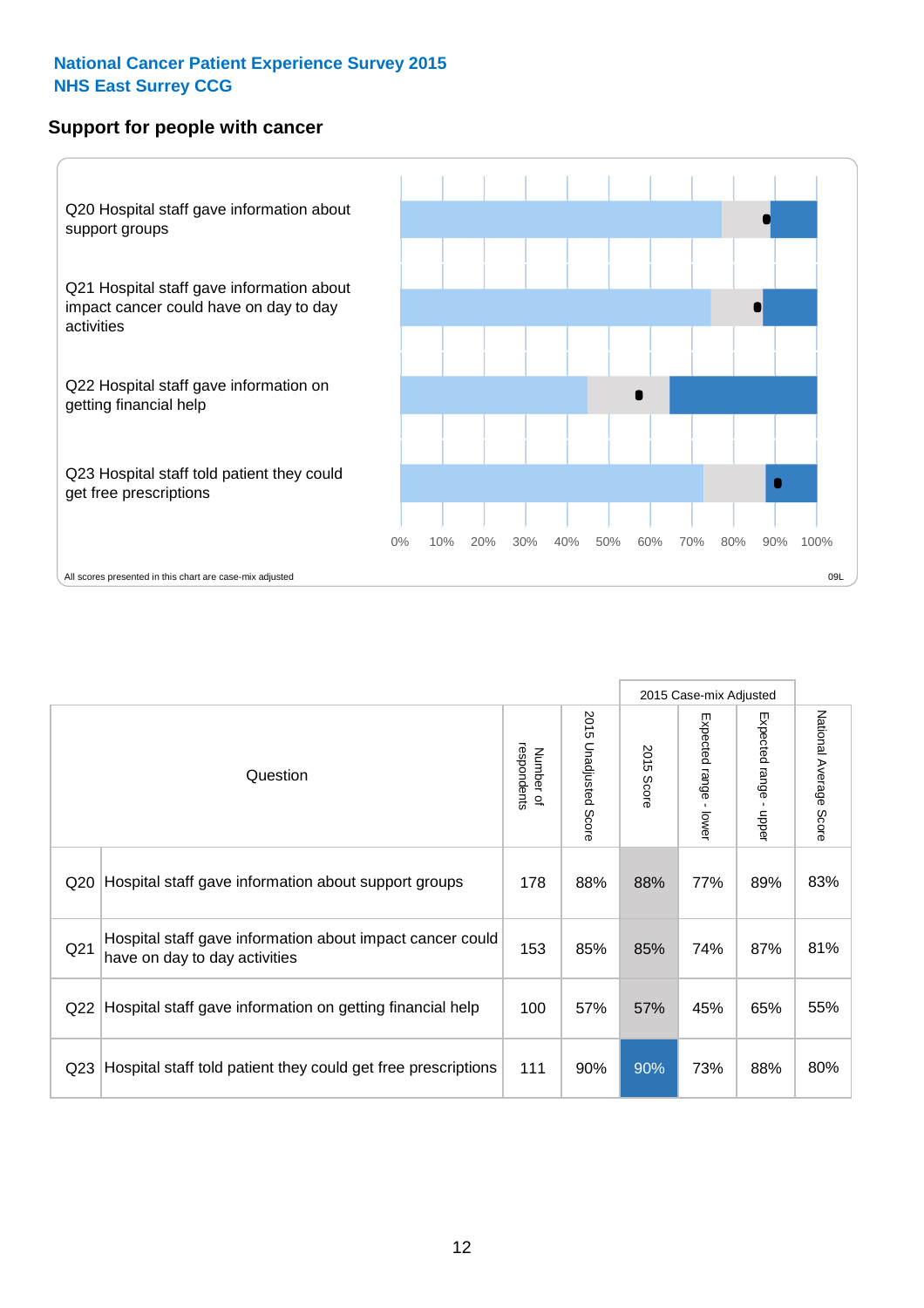# **Operations**



|     |                                                                 |                                         |                             |               | 2015 Case-mix Adjusted     |                           |                              |
|-----|-----------------------------------------------------------------|-----------------------------------------|-----------------------------|---------------|----------------------------|---------------------------|------------------------------|
|     | Question                                                        | respondents<br>Number<br>$\overline{a}$ | 2015<br>Unadjusted<br>Score | 2015<br>Score | Expected<br>range<br>lower | Expected<br>range<br>ddoe | National<br>Average<br>Score |
| Q26 | Staff explained how operation had gone in<br>understandable way | 116                                     | 84%                         | 84%           | 70%                        | 85%                       | 78%                          |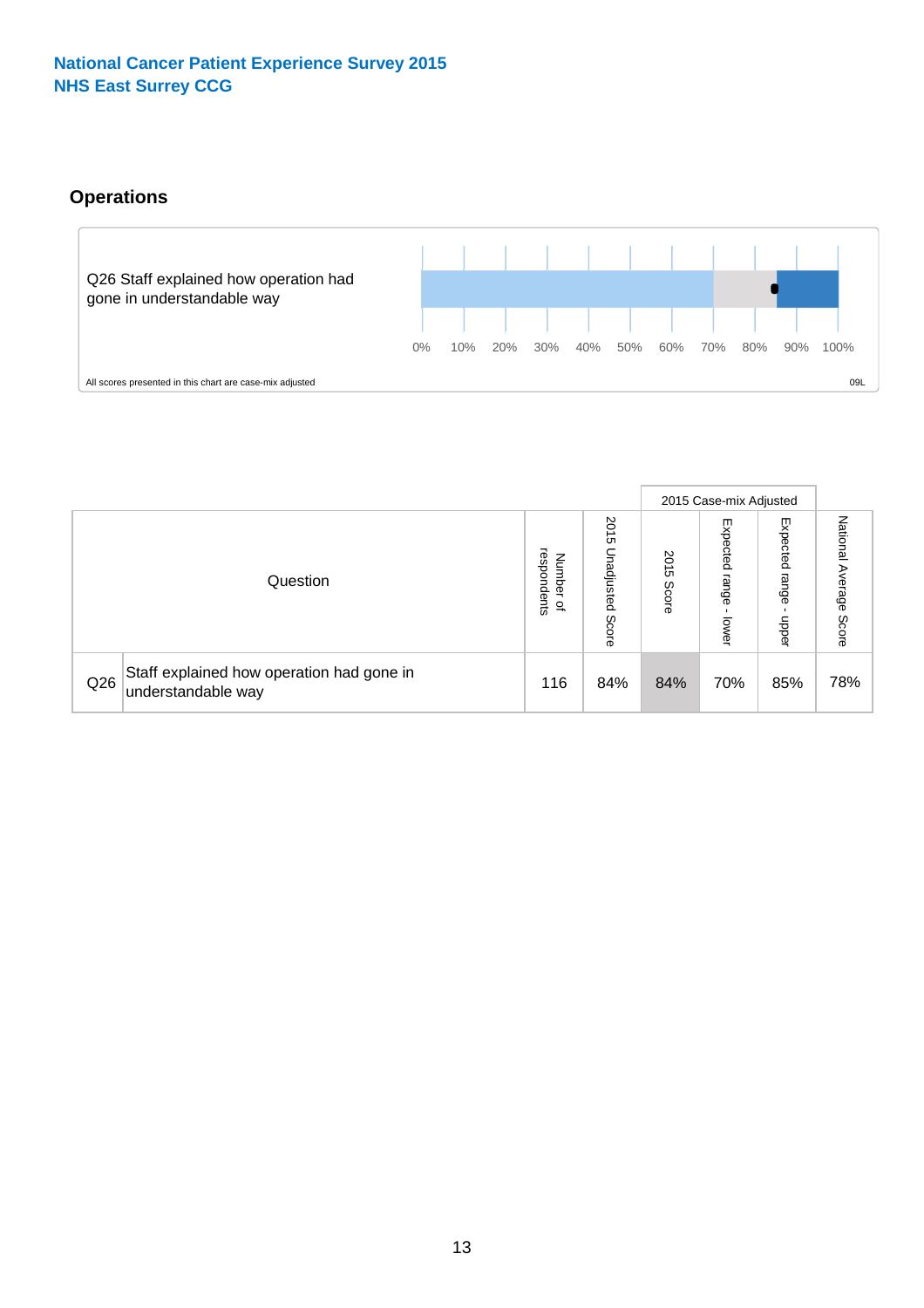# **Hospital care as an inpatient (Part 1 of 3)**



All scores presented in this chart are case-mix adjusted  $09L$ 

|                 |                                                                                           |                          |                       |                      | 2015 Case-mix Adjusted                    |                                           |                        |
|-----------------|-------------------------------------------------------------------------------------------|--------------------------|-----------------------|----------------------|-------------------------------------------|-------------------------------------------|------------------------|
|                 | Question                                                                                  | respondents<br>Number of | 2015 Unadjusted Score | 2015<br><b>Score</b> | Expected range<br>$\blacksquare$<br>lower | Expected range<br>$\blacksquare$<br>nbber | National Average Score |
| Q28             | Groups of doctors or nurses did not talk in front of patient<br>as if they were not there | 132                      | 86%                   | 84%                  | 75%                                       | 88%                                       | 81%                    |
| Q29             | Patient had confidence and trust in all doctors treating<br>them                          | 132                      | 91%                   | 91%                  | 78%                                       | 90%                                       | 84%                    |
| Q30             | Patient's family or someone close definitely had<br>opportunity to talk to doctor         | 110                      | 75%                   | 75%                  | 64%                                       | 80%                                       | 72%                    |
| Q <sub>31</sub> | Patient had confidence and trust in all ward nurses                                       | 131                      | 78%                   | 78%                  | 65%                                       | 80%                                       | 72%                    |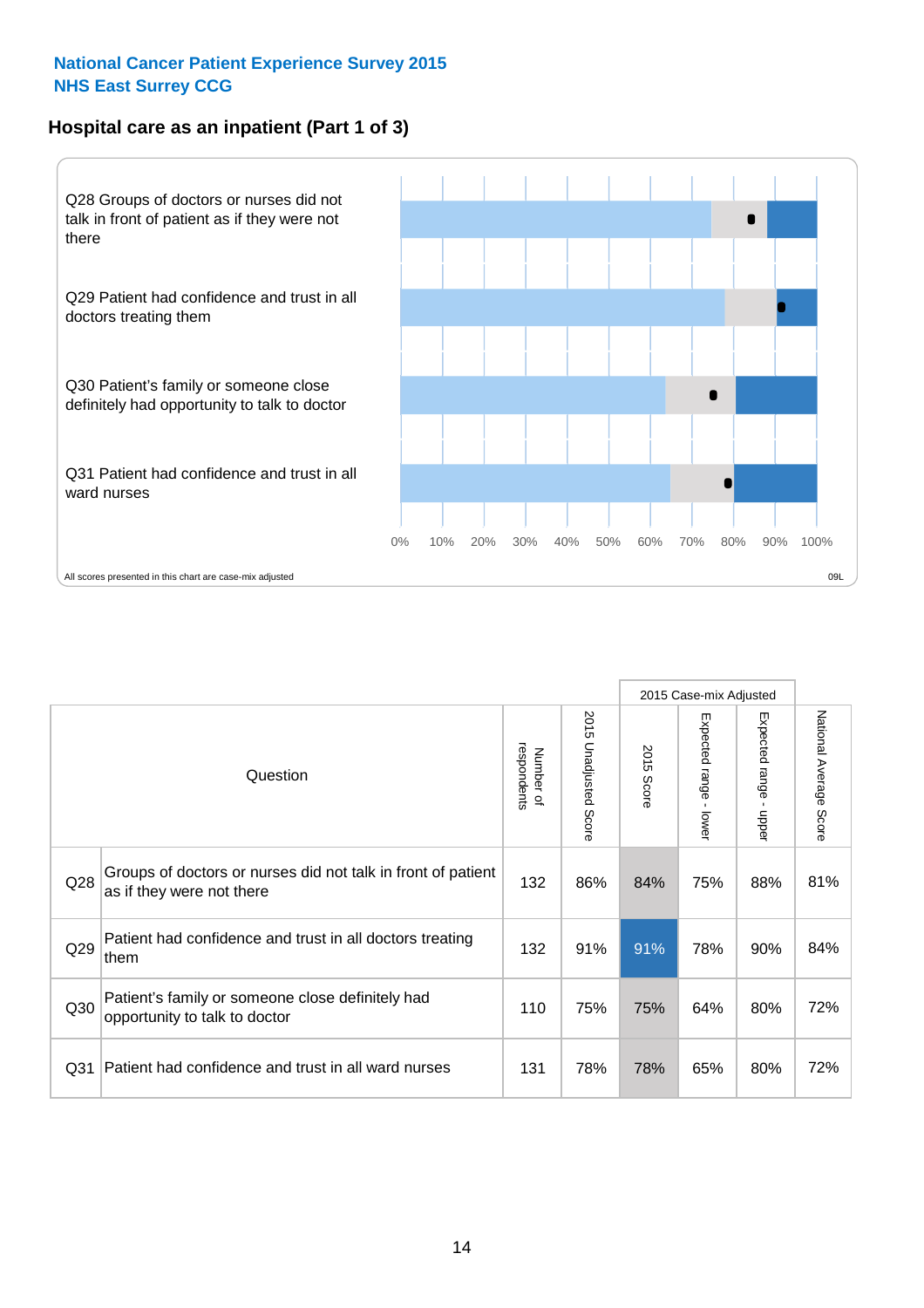## **Hospital care as an inpatient (Part 2 of 3)**



|                 |                                                                         |                          |                                 |                      | 2015 Case-mix Adjusted  |                           |                        |
|-----------------|-------------------------------------------------------------------------|--------------------------|---------------------------------|----------------------|-------------------------|---------------------------|------------------------|
|                 | Question                                                                | respondents<br>Number of | 2015<br><b>Unadjusted Score</b> | 2015<br><b>Score</b> | Expected range<br>lower | Expected range<br>- nbbeu | National Average Score |
| Q32             | Always / nearly always enough nurses on duty                            | 130                      | 79%                             | 79%                  | 58%                     | 74%                       | 66%                    |
| Q33             | All staff asked patient what name they preferred to be<br>called by     | 129                      | 66%                             | 68%                  | 55%                     | 78%                       | 67%                    |
| Q34             | Always given enough privacy when discussing condition<br>or treatment   | 131                      | 87%                             | 87%                  | 79%                     | 91%                       | 85%                    |
| Q <sub>35</sub> | Patient was able to discuss worries or fears with staff<br>during visit | 89                       | 58%                             | 60%                  | 41%                     | 62%                       | 52%                    |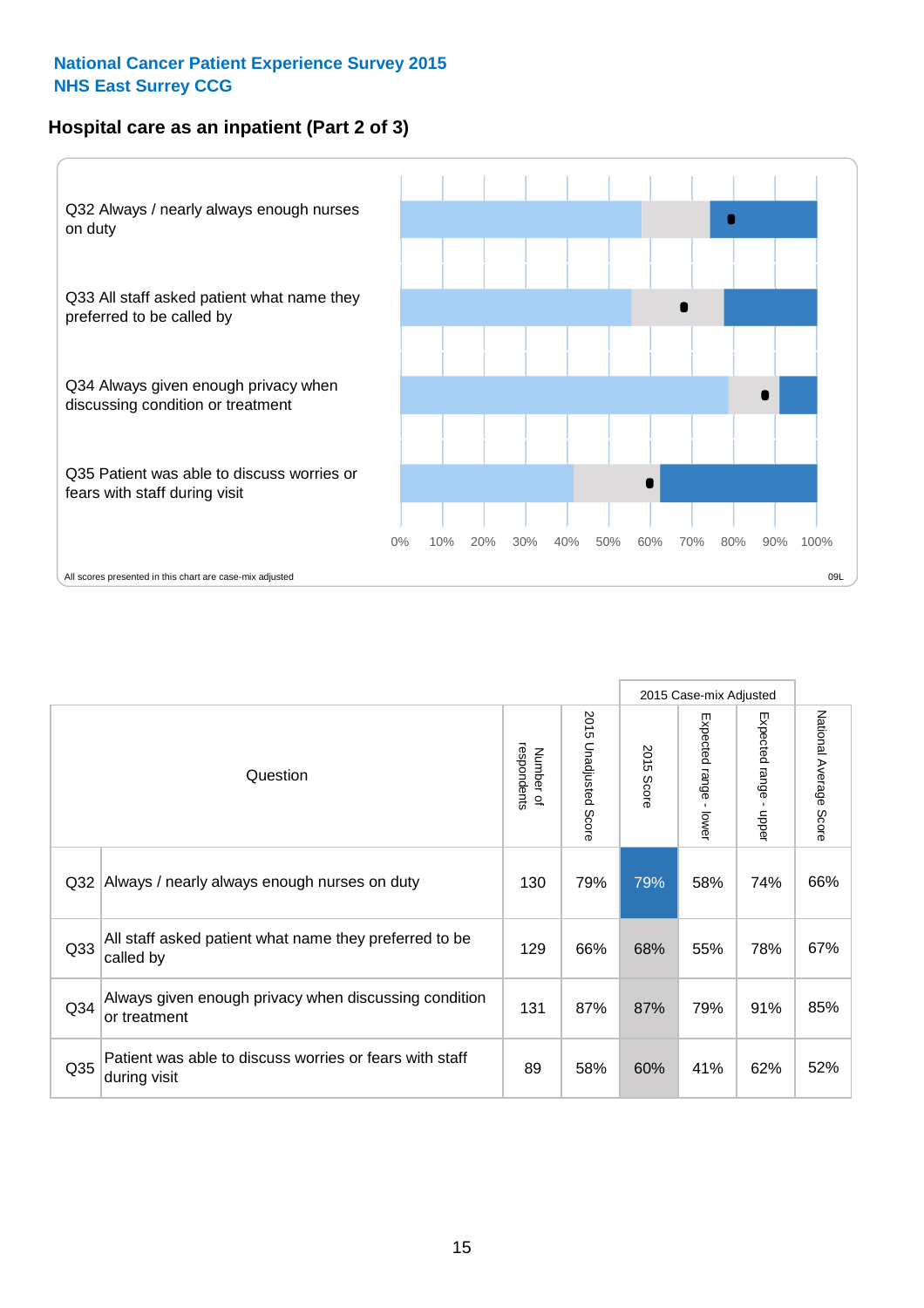# **Hospital care as an inpatient (Part 3 of 3)**



|                 |                                                                                     |                          |                                 |               | 2015 Case-mix Adjusted                    |                           |                        |
|-----------------|-------------------------------------------------------------------------------------|--------------------------|---------------------------------|---------------|-------------------------------------------|---------------------------|------------------------|
|                 | Question                                                                            | Number of<br>respondents | 2015<br><b>Unadjusted Score</b> | 2015<br>Score | Expected range<br>$\blacksquare$<br>lower | Expected range -<br>nbber | National Average Score |
| Q36             | Hospital staff definitely did everything to help control pain                       | 113                      | 88%                             | 88%           | 77%                                       | 91%                       | 84%                    |
| Q <sub>37</sub> | Always treated with respect and dignity by staff                                    | 130                      | 91%                             | 91%           | 82%                                       | 93%                       | 87%                    |
| Q38             | Given clear written information about what should / should<br>not do post discharge | 124                      | 89%                             | 89%           | 78%                                       | 91%                       | 84%                    |
| Q39             | Staff told patient who to contact if worried post discharge                         | 125                      | 95%                             | 95%           | 89%                                       | 98%                       | 94%                    |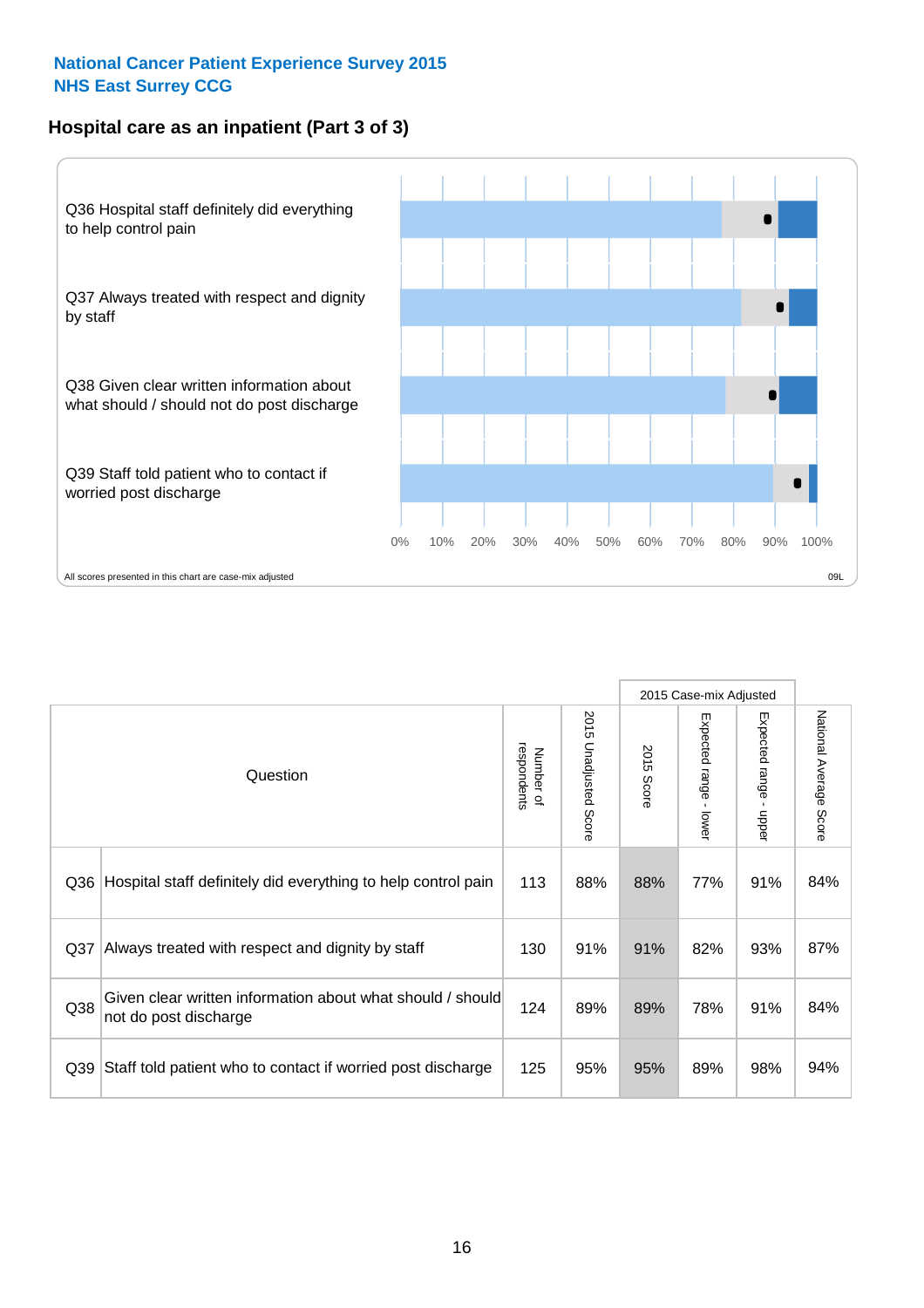# **Hospital care as a day patient / outpatient (Part 1 of 2)**



|     |                                                                                    |                          |                                 |                      | 2015 Case-mix Adjusted                  |                                         |                        |
|-----|------------------------------------------------------------------------------------|--------------------------|---------------------------------|----------------------|-----------------------------------------|-----------------------------------------|------------------------|
|     | Question                                                                           | respondents<br>Number of | 2015<br><b>Unadjusted Score</b> | 2015<br><b>Score</b> | Expected range<br>$\mathbf{r}$<br>lower | Expected range<br>$\mathbf{I}$<br>nbber | National Average Score |
| Q41 | Patient was able to discuss worries or fears with staff<br>during visit            | 165                      | 72%                             | 71%                  | 63%                                     | 77%                                     | 70%                    |
| Q42 | Doctor had the right notes and other documentation with<br>them                    | 219                      | 97%                             | 97%                  | 93%                                     | 98%                                     | 96%                    |
| Q44 | Beforehand patient had all information needed about<br>radiotherapy treatment      | 55                       | 91%                             | 91%                  | 77%                                     | 95%                                     | 86%                    |
| Q45 | Patient given understandable information about whether<br>radiotherapy was working | 53                       | 77%                             | 78%                  | 46%                                     | 73%                                     | 60%                    |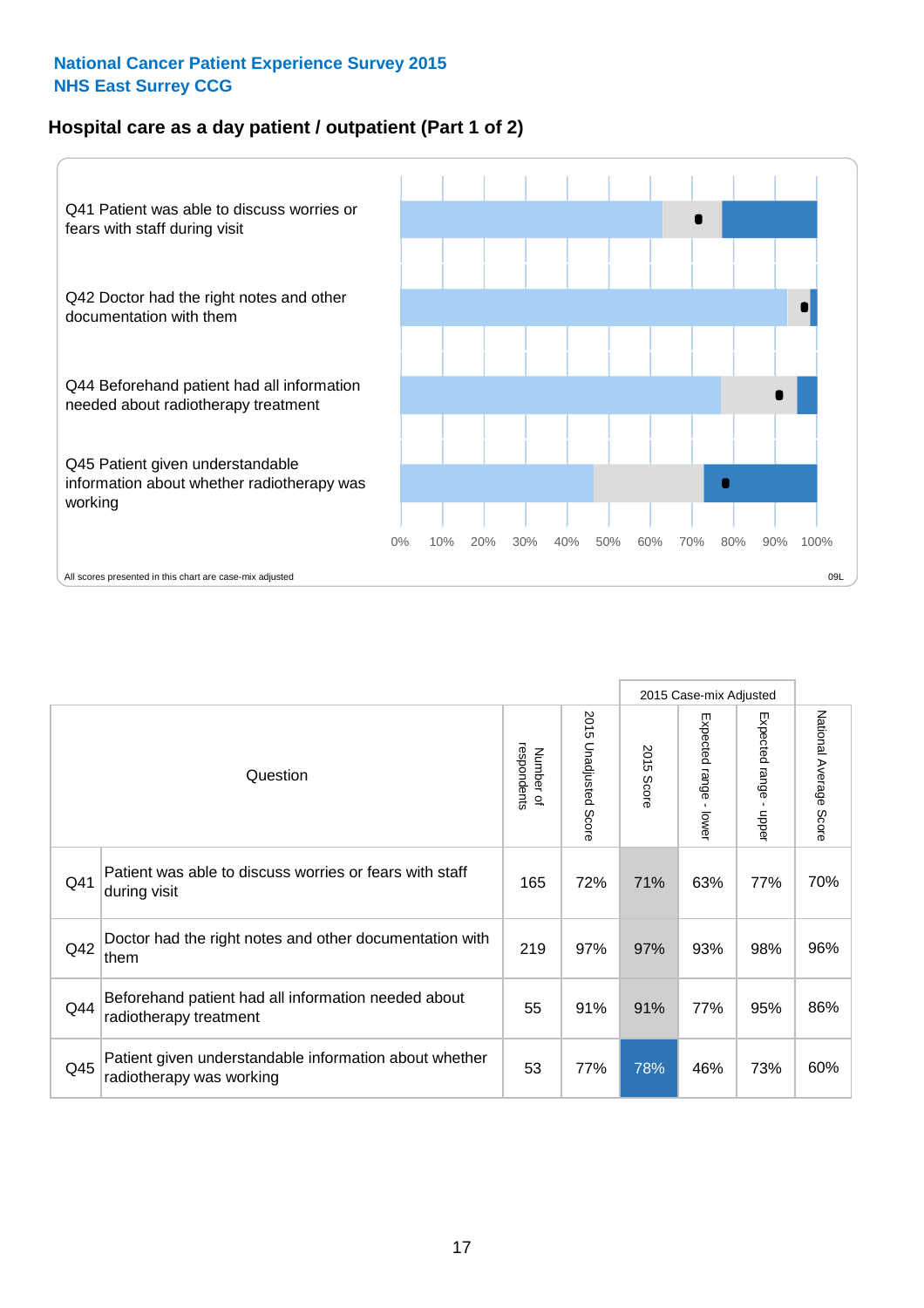## **Hospital care as a day patient / outpatient (Part 2 of 2)**



|     |                                                                                    |                             |                             |               | 2015 Case-mix Adjusted            |                         |                           |
|-----|------------------------------------------------------------------------------------|-----------------------------|-----------------------------|---------------|-----------------------------------|-------------------------|---------------------------|
|     | Question                                                                           | respondents<br>Number<br>டி | 2015<br>Unadjusted<br>Score | 2015<br>Score | Expected<br><b>Lange</b><br>lower | Expected range<br>doper | National Average<br>Score |
| Q47 | Beforehand patient had all information needed about<br>chemotherapy treatment      | 129                         | 87%                         | 87%           | 78%                               | 91%                     | 84%                       |
| Q48 | Patient given understandable information about whether<br>chemotherapy was working | 122                         | 82%                         | 81%           | 60%                               | 76%                     | 68%                       |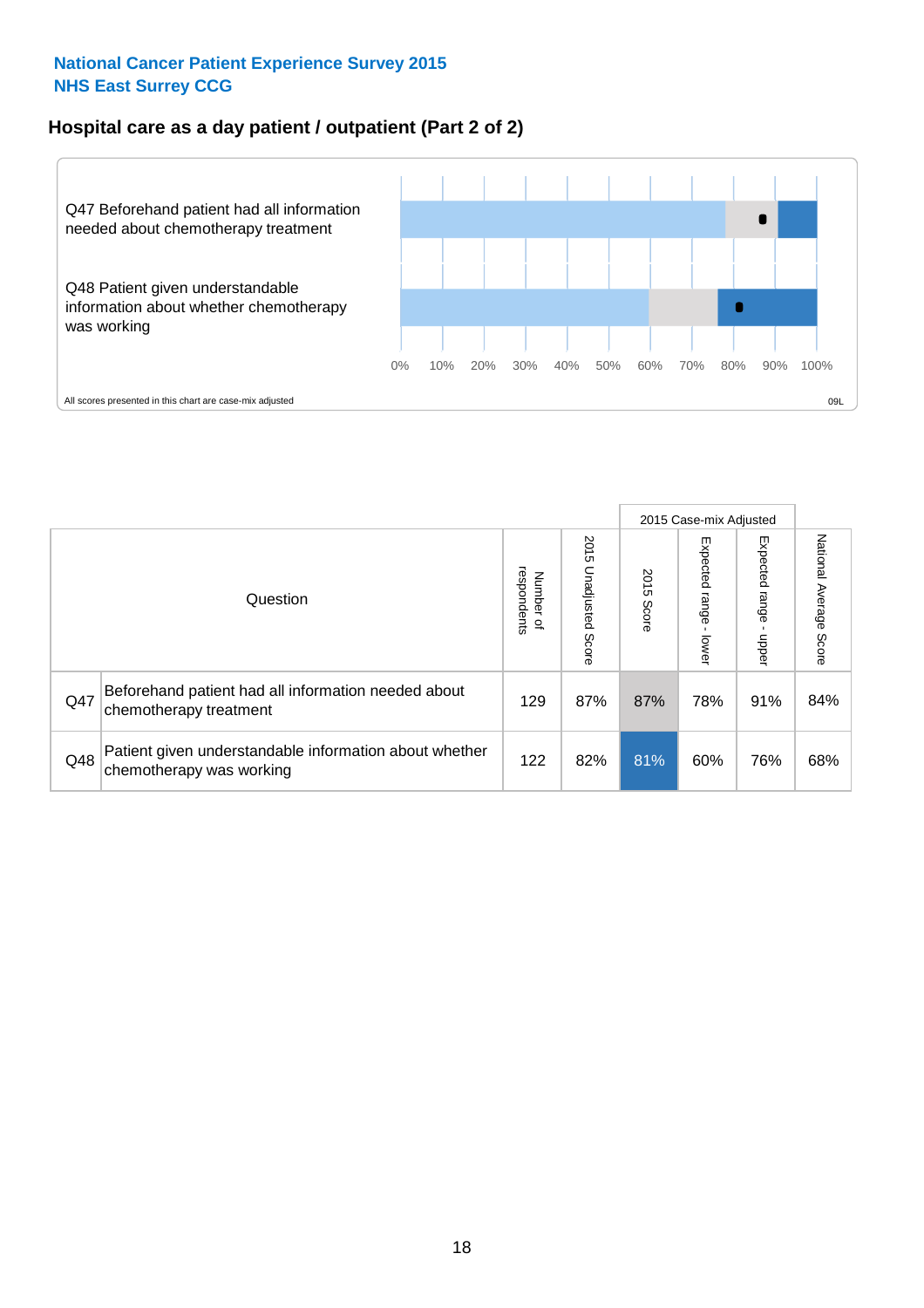#### **Home care and support**



2015 Case-mix Adjusted 2015 Unadjusted Score Expected range - upper National Average Score 2015 Unadjusted Score Expected range - lower National Average Score Expected range - lower Expected range - upper Number of<br>respondents respondents 2015 Score 2015 Score Number of Question Hospital staff gave family or someone close all the  $Q49$  information needed to help with care at home  $Q49$  64% 65% 50% 65% 65% 58% Patient definitely given enough support from health or  $\frac{114}{\sqrt{50}}$  social services during treatment  $\frac{114}{\sqrt{50}}$  61% 60% 44% 64% 54% Patient definitely given enough support from health or  $\frac{32}{100}$  social services after treatment  $\frac{32}{100}$  63  $\frac{1}{100}$  51% 50% 32% 57% 45%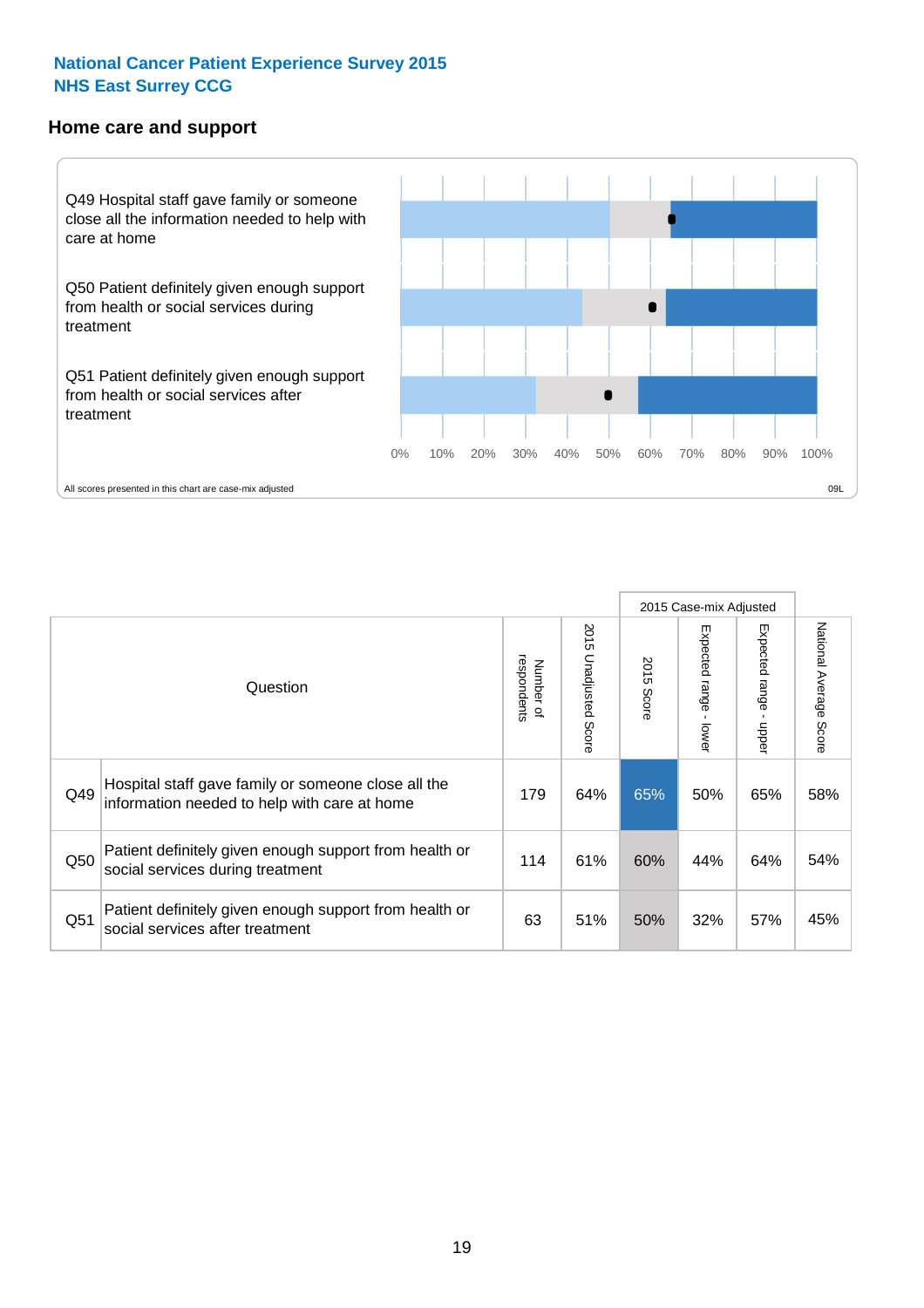### **Care from your general practice**



|     |                                                                           |                                       |                             |               | 2015 Case-mix Adjusted  |                         |                           |
|-----|---------------------------------------------------------------------------|---------------------------------------|-----------------------------|---------------|-------------------------|-------------------------|---------------------------|
|     | Question                                                                  | respondents<br>Number<br>$\mathbf{Q}$ | 2015<br>Unadjusted<br>Score | 2015<br>Score | Expected range<br>lower | Expected range<br>doper | National Average<br>Score |
| Q52 | GP given enough information about patient's condition<br>and treatment    | 213                                   | 96%                         | 95%           | 93%                     | 98%                     | 95%                       |
| Q53 | Practice staff definitely did everything they could to<br>support patient | 147                                   | 62%                         | 62%           | 55%                     | 70%                     | 63%                       |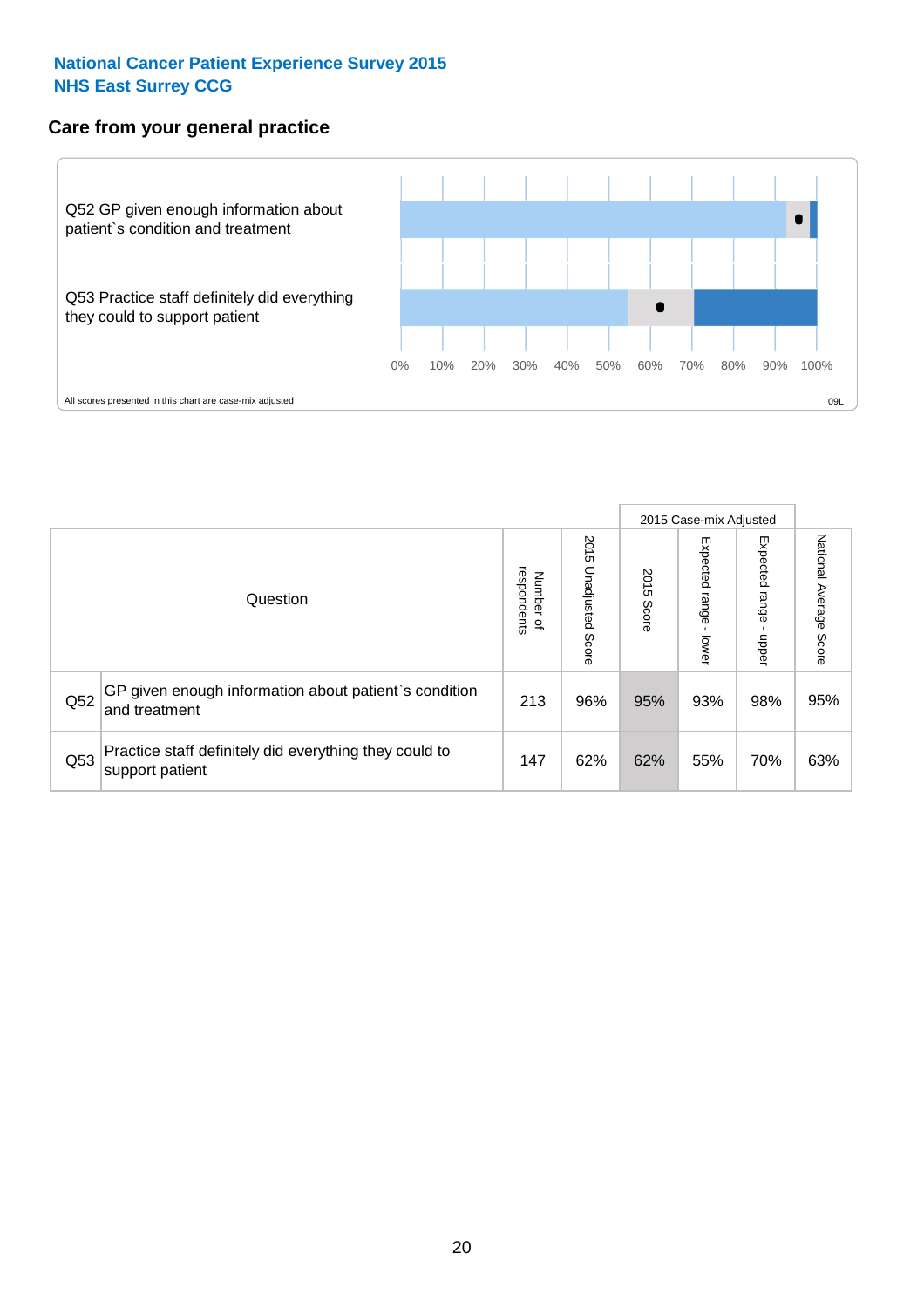# **Your overall NHS care (Part 1 of 2)**



|     |                                                                    |                          |                                 |               | 2015 Case-mix Adjusted                    |                           |                        |
|-----|--------------------------------------------------------------------|--------------------------|---------------------------------|---------------|-------------------------------------------|---------------------------|------------------------|
|     | Question                                                           | respondents<br>Number of | 2015<br><b>Unadjusted Score</b> | 2015<br>Score | Expected range<br>$\blacksquare$<br>lower | Expected range<br>- nbber | National Average Score |
| Q54 | Hospital and community staff always worked well together           | 230                      | 67%                             | 69%           | 54%                                       | 67%                       | 61%                    |
| Q55 | Patient given a care plan                                          | 176                      | 35%                             | 39%           | 26%                                       | 40%                       | 33%                    |
| Q56 | Overall the administration of the care was very good /<br>good     | 234                      | 92%                             | 92%           | 85%                                       | 93%                       | 89%                    |
| Q57 | Length of time for attending clinics and appointments was<br>right | 232                      | 63%                             | 66%           | 58%                                       | 74%                       | 66%                    |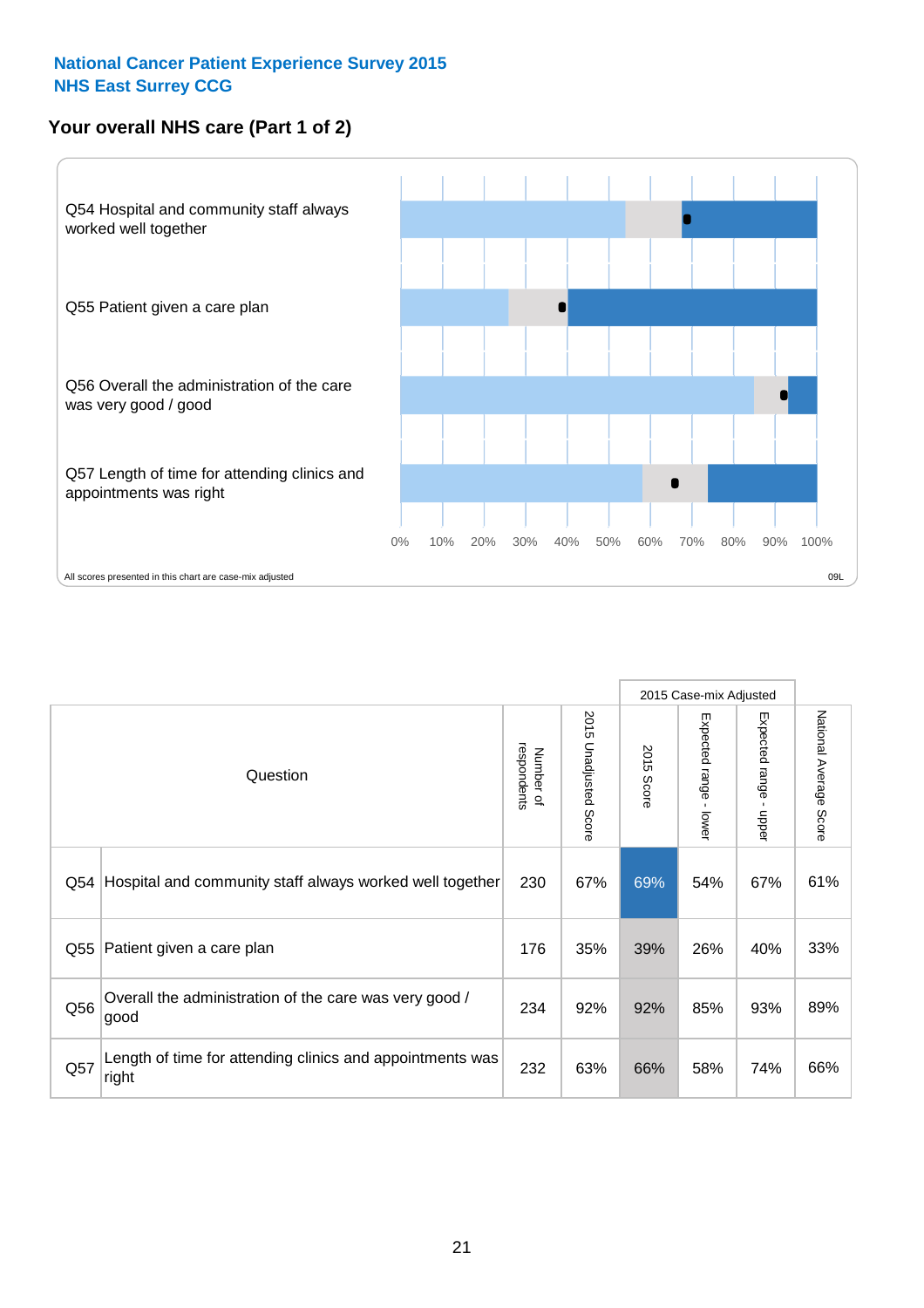# **Your overall NHS care (Part 2 of 2)**



|     |                                                       |                                   |                             |               | 2015 Case-mix Adjusted     |                            |                        |
|-----|-------------------------------------------------------|-----------------------------------|-----------------------------|---------------|----------------------------|----------------------------|------------------------|
|     | Question                                              | respondents<br>Number<br>$\Omega$ | 2015<br>Unadjusted<br>Score | 2015<br>Score | Expected<br>range<br>lower | Expected<br>range<br>nbber | National Average Score |
| Q58 | Taking part in cancer research discussed with patient | 222                               | 33%                         | 31%           | 20%                        | 36%                        | 28%                    |



|     |                                                                        |                                              |                             | 2015 Case-mix Adjusted |                                                           |                                                                 |                           |
|-----|------------------------------------------------------------------------|----------------------------------------------|-----------------------------|------------------------|-----------------------------------------------------------|-----------------------------------------------------------------|---------------------------|
|     | Question                                                               | respondents<br>Number<br>$\overline{\sigma}$ | 2015<br>Unadjusted<br>Score | 2015<br>Score          | OWer<br>limit<br>range<br>$\overline{\sigma}$<br>expected | Upper<br>limit<br>range<br>$\overline{\mathcal{C}}$<br>expected | National Average<br>Score |
| Q59 | Patient's average rating of care scored from very poor to<br>very good | 230                                          | 9.0                         | 9.0                    | 8.5                                                       | 8.9                                                             | 8.7                       |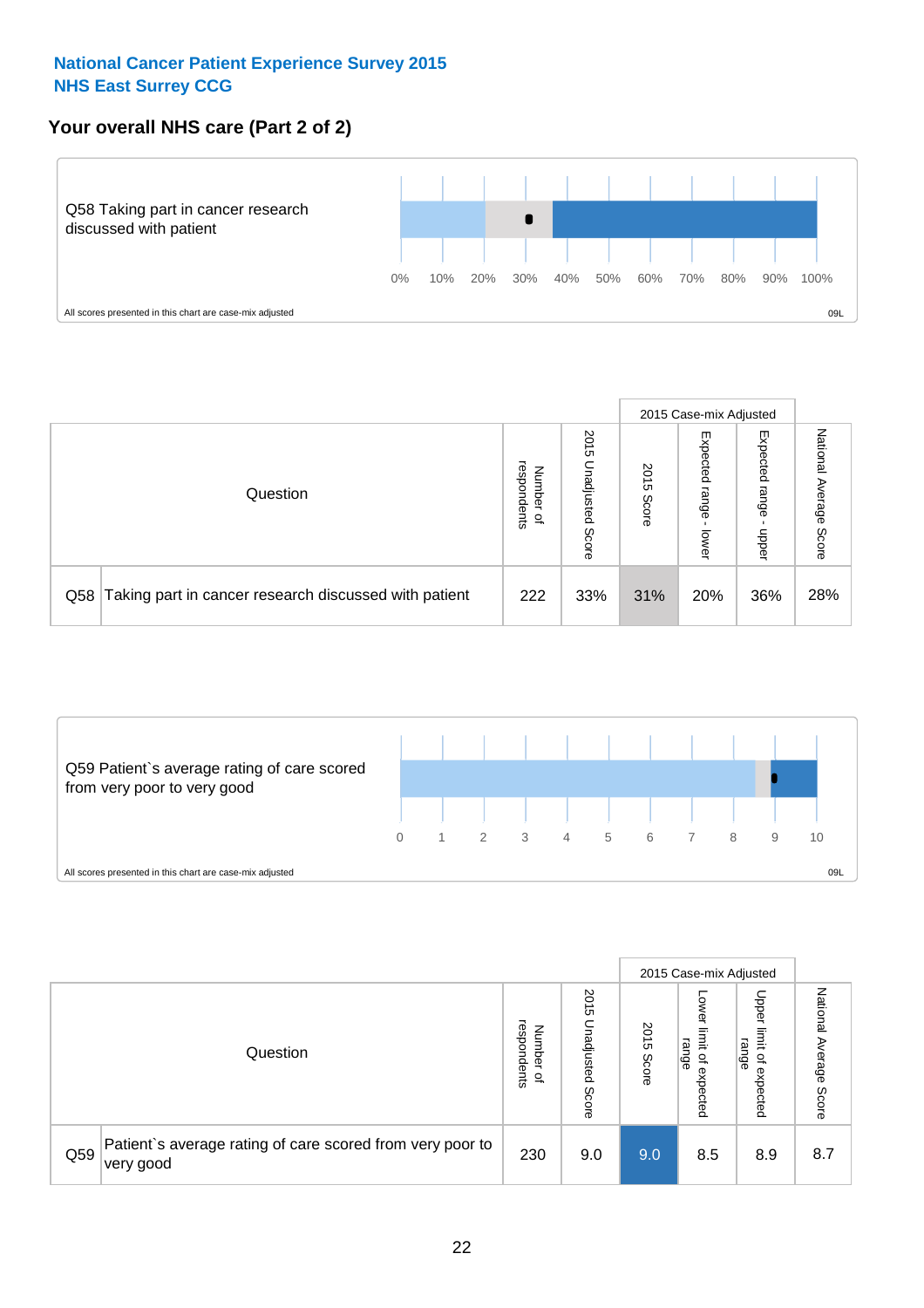# **Comparisons by tumour group for this CCG**

The following tables show the unadjusted CCG and the national percentage scores for each question broken down by tumour group. Where a cell in the table contains an asterisk this indicates that the number of patients in that group was below 21 and too small to display. Where a cell in the table contains "n.a." this indicates that there were no respondents for that tumour group.

# **Seeing your GP**

|                      | Q1. Saw GP once /<br>had to go to hospital | twice before being told | Q2. Patient thought<br>they were seen as<br>soon as necessary |                 |  |
|----------------------|--------------------------------------------|-------------------------|---------------------------------------------------------------|-----------------|--|
| <b>Cancer type</b>   | This CCG <sup>\$</sup>                     | <b>National</b>         | This CCG <sup>\$</sup>                                        | <b>National</b> |  |
| Brain / CNS          | $\star$                                    | 60%                     | $\star$                                                       | 77%             |  |
| <b>Breast</b>        | 100%                                       | 93%                     | 90%                                                           | 88%             |  |
| Colorectal / LGT     | $\star$                                    | 72%                     | $\star$                                                       | 80%             |  |
| Gynaecological       | $\star$                                    | 75%                     | $\star$                                                       | 78%             |  |
| Haematological       | 65%                                        | 64%                     | 89%                                                           | 80%             |  |
| <b>Head and Neck</b> | $\star$                                    | 77%                     | $\star$                                                       | 79%             |  |
| Lung                 | $\star$                                    | 69%                     | $\star$                                                       | 83%             |  |
| Prostate             | $\star$                                    | 79%                     | $\star$                                                       | 85%             |  |
| Sarcoma              | $\star$                                    | 64%                     | $\star$                                                       | 69%             |  |
| Skin                 | $\star$                                    | 91%                     | $\star$                                                       | 87%             |  |
| <b>Upper Gastro</b>  | $\star$                                    | 70%                     | $\star$                                                       | 78%             |  |
| Urological           | 52%                                        | 81%                     | 77%                                                           | 84%             |  |
| Other                | 75%                                        | 70%                     | 79%                                                           | 78%             |  |
| <b>All Cancers</b>   | 70%                                        | 76%                     | 84%                                                           | 82%             |  |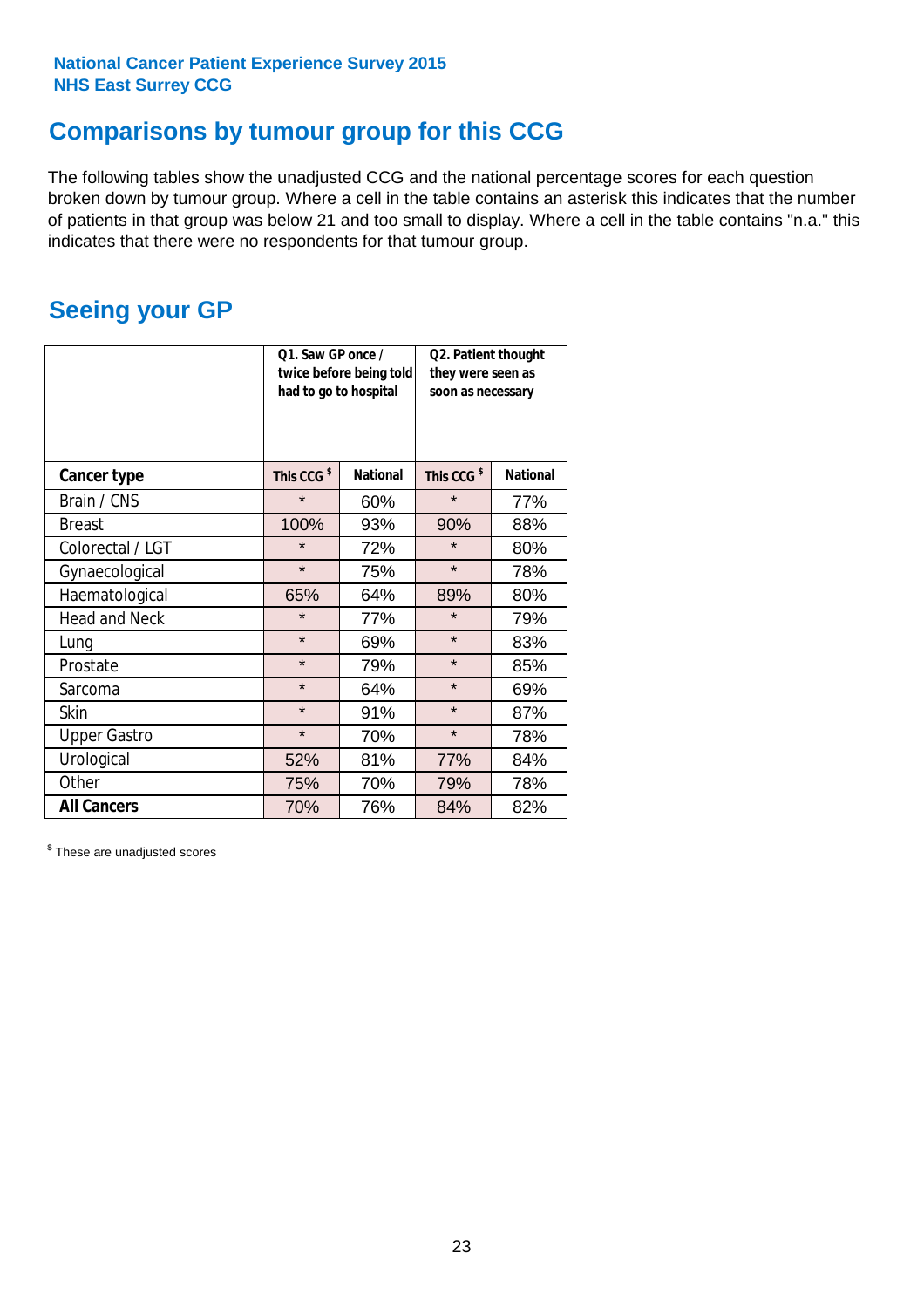# **Diagnostic tests**

|                      | Q6. The length of time<br>waiting for the test to<br>be done was about<br>right |                 |                        | Q7. Given complete<br>explanation of test<br>results in<br>understandable way |  |  |
|----------------------|---------------------------------------------------------------------------------|-----------------|------------------------|-------------------------------------------------------------------------------|--|--|
| <b>Cancer type</b>   | This CCG <sup>\$</sup>                                                          | <b>National</b> | This CCG <sup>\$</sup> | <b>National</b>                                                               |  |  |
| Brain / CNS          | $\star$                                                                         | 87%             | $\star$                | 69%                                                                           |  |  |
| <b>Breast</b>        | 91%                                                                             | 90%             | 84%                    | 82%                                                                           |  |  |
| Colorectal / LGT     | $\star$                                                                         | 86%             | $\star$                | 81%                                                                           |  |  |
| Gynaecological       | $\star$                                                                         | 84%             | $\star$                | 76%                                                                           |  |  |
| Haematological       | 91%                                                                             | 87%             | 83%                    | 76%                                                                           |  |  |
| <b>Head and Neck</b> | $\star$                                                                         | 84%             | $\star$                | 77%                                                                           |  |  |
| Lung                 | $\star$                                                                         | 87%             | $\star$                | 78%                                                                           |  |  |
| Prostate             | $\star$                                                                         | 85%             | $\star$                | 79%                                                                           |  |  |
| Sarcoma              | $\star$                                                                         | 81%             | $\star$                | 77%                                                                           |  |  |
| Skin                 | $\star$                                                                         | 89%             | $\star$                | 85%                                                                           |  |  |
| <b>Upper Gastro</b>  | $\star$                                                                         | 83%             | $\star$                | 77%                                                                           |  |  |
| Urological           | 76%                                                                             | 85%             | 80%                    | 78%                                                                           |  |  |
| Other                | 92%                                                                             | 85%             | 78%                    | 76%                                                                           |  |  |
| <b>All Cancers</b>   | 88%                                                                             | 87%             | 79%                    | 79%                                                                           |  |  |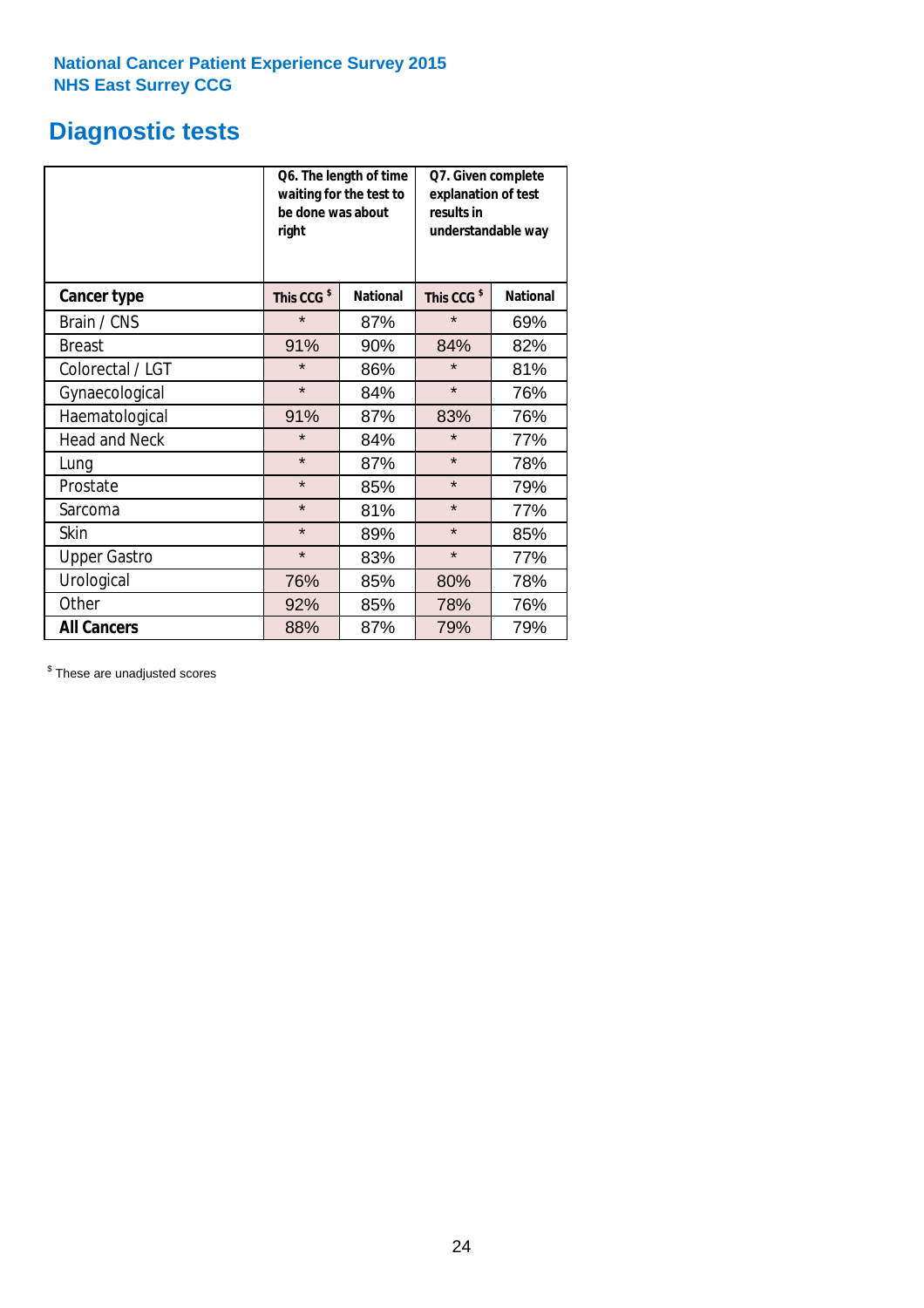# **Finding out what was wrong with you**

|                      | Q8. Patient told they<br>could bring a family<br>member or friend<br>when first told they<br>had cancer |                 | Q9. Patient felt they<br>were told sensitively<br>that they had cancer |                 | Q10. Patient<br>completely understood<br>the explanation of<br>what was wrong |                 | Q11. Patient given<br>easy to understand<br>written information<br>about the type of<br>cancer they had |                 |
|----------------------|---------------------------------------------------------------------------------------------------------|-----------------|------------------------------------------------------------------------|-----------------|-------------------------------------------------------------------------------|-----------------|---------------------------------------------------------------------------------------------------------|-----------------|
| Cancer type          | This CCG <sup>\$</sup>                                                                                  | <b>National</b> | This CCG <sup>\$</sup>                                                 | <b>National</b> | This CCG <sup>\$</sup>                                                        | <b>National</b> | This CCG <sup>\$</sup>                                                                                  | <b>National</b> |
| Brain / CNS          | $\star$                                                                                                 | 85%             | $\star$                                                                | 79%             | $\star$                                                                       | 60%             | $\star$                                                                                                 | 62%             |
| <b>Breast</b>        | 97%                                                                                                     | 83%             | 92%                                                                    | 88%             | 80%                                                                           | 78%             | 85%                                                                                                     | 76%             |
| Colorectal / LGT     | $\star$                                                                                                 | 83%             | $\star$                                                                | 85%             | $\star$                                                                       | 79%             | $\star$                                                                                                 | 71%             |
| Gynaecological       | $\star$                                                                                                 | 75%             | $\star$                                                                | 83%             | $\star$                                                                       | 73%             | $\star$                                                                                                 | 69%             |
| Haematological       | 68%                                                                                                     | 75%             | 85%                                                                    | 83%             | 61%                                                                           | 60%             | 76%                                                                                                     | 74%             |
| <b>Head and Neck</b> | $\star$                                                                                                 | 73%             | $\star$                                                                | 85%             | $\star$                                                                       | 75%             | $\star$                                                                                                 | 61%             |
| Lung                 | $\star$                                                                                                 | 80%             | $\star$                                                                | 83%             | $\star$                                                                       | 75%             | $\star$                                                                                                 | 66%             |
| Prostate             | $\star$                                                                                                 | 80%             | $\star$                                                                | 84%             | $\star$                                                                       | 78%             | $\star$                                                                                                 | 80%             |
| Sarcoma              | $\star$                                                                                                 | 77%             | $\star$                                                                | 82%             | $\star$                                                                       | 63%             | $\star$                                                                                                 | 61%             |
| Skin                 | $\star$                                                                                                 | 71%             | $\star$                                                                | 90%             | $\star$                                                                       | 83%             | $\star$                                                                                                 | 84%             |
| <b>Upper Gastro</b>  | $\star$                                                                                                 | 79%             | $\star$                                                                | 79%             | $\star$                                                                       | 72%             | $\star$                                                                                                 | 64%             |
| Urological           | 88%                                                                                                     | 74%             | 88%                                                                    | 82%             | 73%                                                                           | 76%             | 83%                                                                                                     | 71%             |
| Other                | 91%                                                                                                     | 77%             | 80%                                                                    | 82%             | 80%                                                                           | 72%             | $\star$                                                                                                 | 61%             |
| <b>All Cancers</b>   | 83%                                                                                                     | 79%             | 86%                                                                    | 84%             | 73%                                                                           | 73%             | 77%                                                                                                     | 72%             |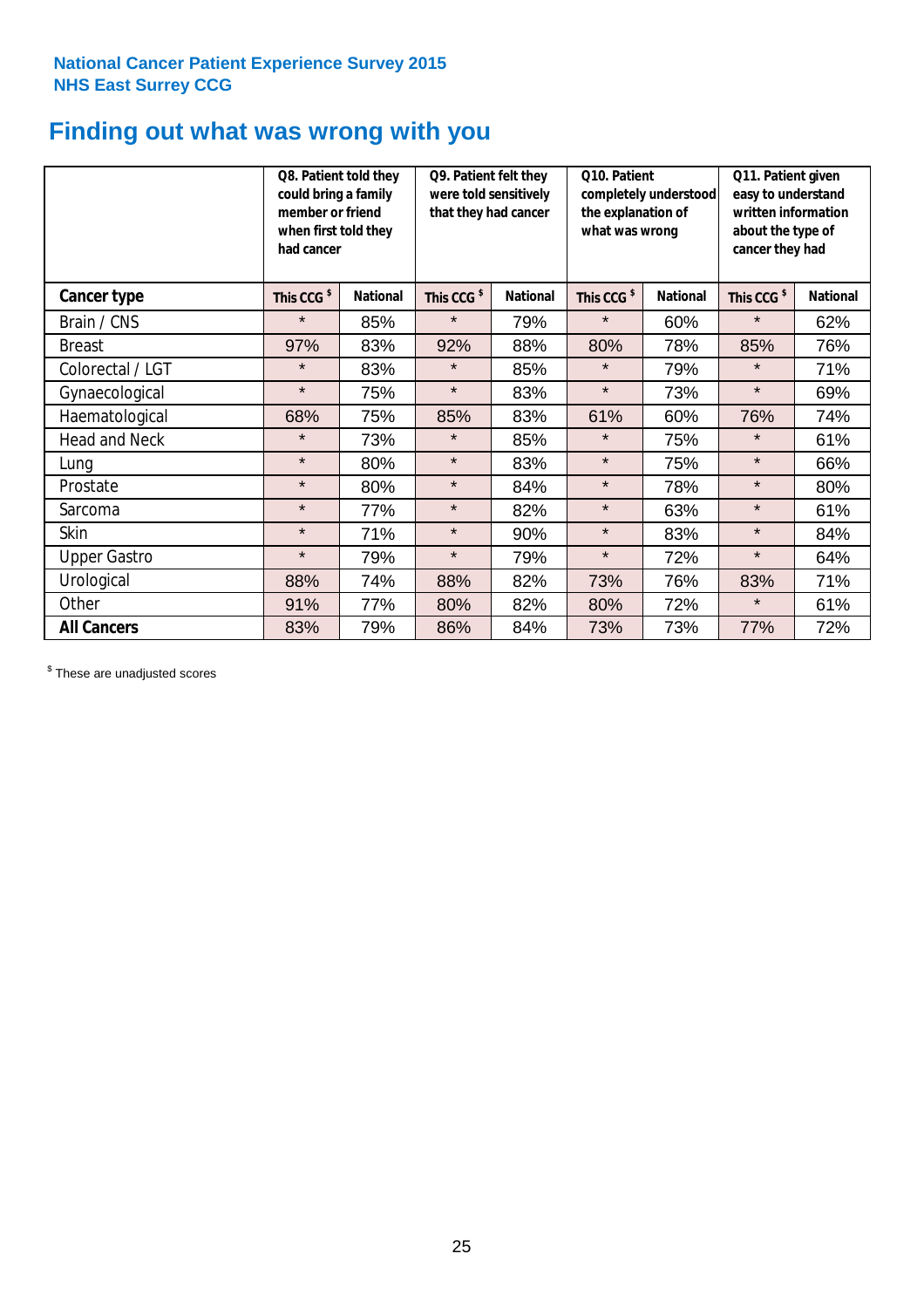# **Deciding the best treatment for you**

|                      | 012. Patient felt that<br>treatment options<br>were completely<br>explained |                 | O13. Possible side<br>understandable way | effects explained in an | Q14. Patient given<br>practical advice and<br>support in dealing with<br>side effects of<br>treatment |                 |  |
|----------------------|-----------------------------------------------------------------------------|-----------------|------------------------------------------|-------------------------|-------------------------------------------------------------------------------------------------------|-----------------|--|
| <b>Cancer type</b>   | This CCG <sup>\$</sup>                                                      | <b>National</b> | This CCG <sup>\$</sup>                   | <b>National</b>         | This CCG <sup>\$</sup>                                                                                | <b>National</b> |  |
| Brain / CNS          | $\star$                                                                     | 80%             | $\star$                                  | 71%                     | $\star$                                                                                               | 62%             |  |
| <b>Breast</b>        | 76%                                                                         | 84%             | 83%                                      | 76%                     | 67%                                                                                                   | 69%             |  |
| Colorectal / LGT     | $\star$                                                                     | 85%             | $\star$                                  | 75%                     | $\star$                                                                                               | 68%             |  |
| Gynaecological       | $\star$                                                                     | 84%             | $\star$                                  | 76%                     | $\star$                                                                                               | 68%             |  |
| Haematological       | 85%                                                                         | 81%             | 68%                                      | 69%                     | 70%                                                                                                   | 65%             |  |
| <b>Head and Neck</b> | $\star$                                                                     | 85%             | $\star$                                  | 72%                     | $\star$                                                                                               | 67%             |  |
| Lung                 | $\star$                                                                     | 84%             | $\star$                                  | 74%                     | $\star$                                                                                               | 69%             |  |
| Prostate             | $\star$                                                                     | 80%             | $\star$                                  | 71%                     | $\star$                                                                                               | 61%             |  |
| Sarcoma              | $\star$                                                                     | 82%             | $\star$                                  | 75%                     | $\star$                                                                                               | 66%             |  |
| Skin                 | $\star$                                                                     | 88%             | $\star$                                  | 75%                     | $\star$                                                                                               | 74%             |  |
| <b>Upper Gastro</b>  | $\star$                                                                     | 83%             | $\star$                                  | 72%                     | $\star$                                                                                               | 66%             |  |
| Urological           | $\star$                                                                     | 80%             | 64%                                      | 69%                     | 67%                                                                                                   | 61%             |  |
| Other                | 83%                                                                         | 80%             | 77%                                      | 72%                     | 64%                                                                                                   | 64%             |  |
| <b>All Cancers</b>   | 83%                                                                         | 83%             | 76%                                      | 73%                     | 70%                                                                                                   | 66%             |  |

|                      | in the future          | Q15. Patient definitely<br>told about side effects<br>that could affect them | Q16. Patient definitely<br>involved in decisions<br>about care and<br>treatment |                 |  |
|----------------------|------------------------|------------------------------------------------------------------------------|---------------------------------------------------------------------------------|-----------------|--|
| <b>Cancer type</b>   | This CCG <sup>\$</sup> | <b>National</b>                                                              | This CCG <sup>\$</sup>                                                          | <b>National</b> |  |
| Brain / CNS          | $\star$                | 56%                                                                          | $\star$                                                                         | 74%             |  |
| <b>Breast</b>        | 66%                    | 55%                                                                          | 83%                                                                             | 79%             |  |
| Colorectal / LGT     | $\star$                | 56%                                                                          | $\star$                                                                         | 79%             |  |
| Gynaecological       | $\star$                | 54%                                                                          | $\star$                                                                         | 76%             |  |
| Haematological       | 58%                    | 50%                                                                          |                                                                                 | 77%             |  |
| <b>Head and Neck</b> | $\star$                | 58%                                                                          | $\star$                                                                         | 76%             |  |
| Lung                 | $\star$                | 54%                                                                          | $\star$                                                                         | 78%             |  |
| Prostate             | $\star$                | 63%                                                                          | $\star$                                                                         | 79%             |  |
| Sarcoma              | $\star$                | 54%                                                                          | $\star$                                                                         | 77%             |  |
| Skin                 | $\star$                | 66%                                                                          | $\star$                                                                         | 86%             |  |
| <b>Upper Gastro</b>  | $\star$                | 53%                                                                          | $\star$                                                                         | 77%             |  |
| Urological           | 52%                    | 52%                                                                          | 79%                                                                             | 75%             |  |
| Other                | 57%                    | 51%                                                                          | 68%                                                                             | 75%             |  |
| <b>All Cancers</b>   | 57%                    | 54%                                                                          | 81%                                                                             | 78%             |  |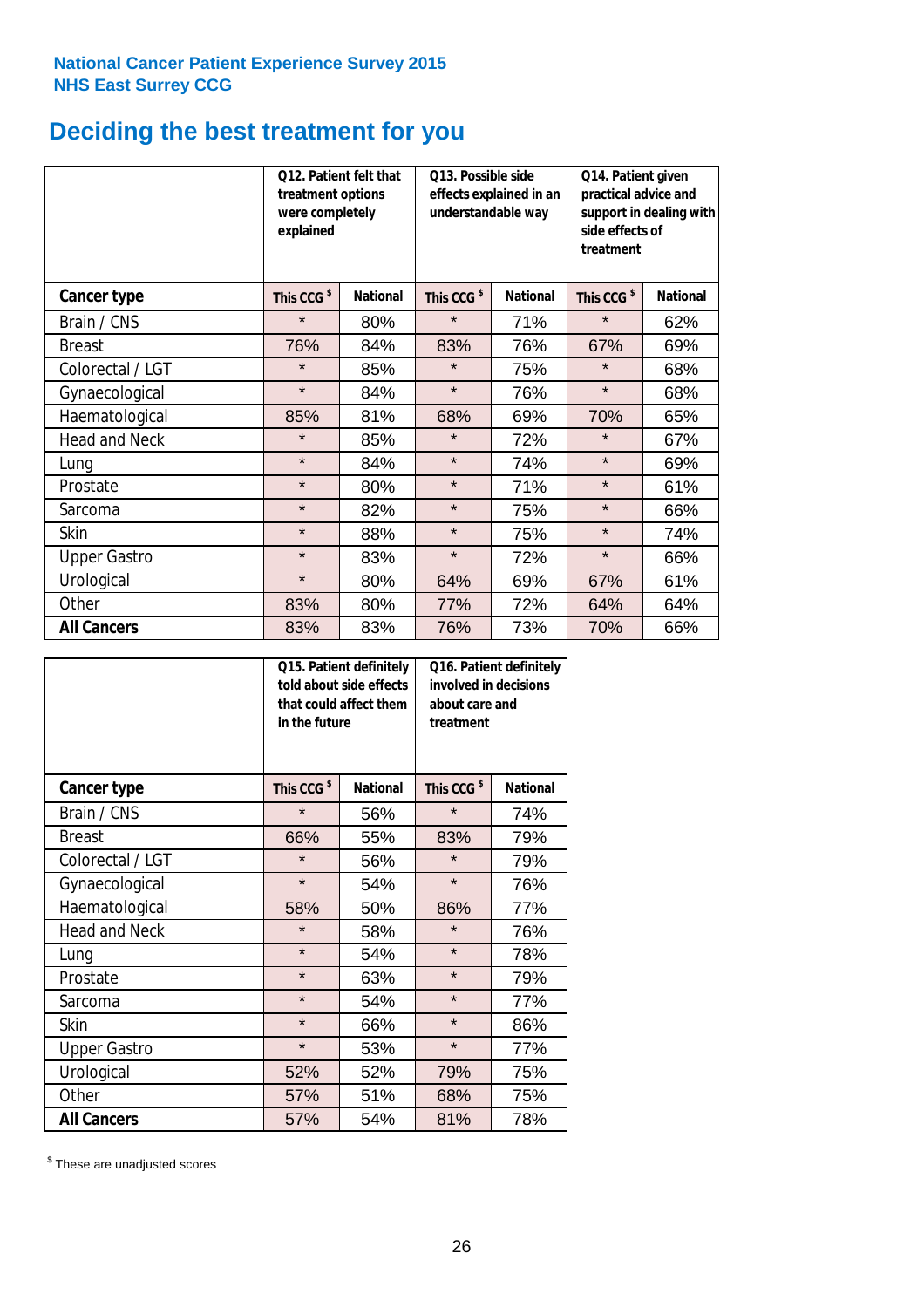# **Clinical Nurse Specialist**

|                     | would support them<br>through their<br>treatment | Q17. Patient given the<br>name of the CNS who | Q18. Patient found it<br>easy to contact their<br><b>CNS</b> |                 | <b>Q19. Get</b><br>understandable<br>answers to important<br>questions all or most<br>of the time |                 |  |
|---------------------|--------------------------------------------------|-----------------------------------------------|--------------------------------------------------------------|-----------------|---------------------------------------------------------------------------------------------------|-----------------|--|
| <b>Cancer type</b>  | This CCG <sup>\$</sup>                           | <b>National</b>                               | This CCG <sup>\$</sup>                                       | <b>National</b> | This CCG <sup>\$</sup>                                                                            | <b>National</b> |  |
| Brain / CNS         | $\star$                                          | 95%                                           | $\star$                                                      | 84%             | $\star$                                                                                           | 85%             |  |
| <b>Breast</b>       | 100%                                             | 94%                                           | 86%                                                          | 85%             | 86%                                                                                               | 88%             |  |
| Colorectal / LGT    | $\star$                                          | 91%                                           | $\star$                                                      | 88%             | $\star$                                                                                           | 90%             |  |
| Gynaecological      | $\star$                                          | 93%                                           | $\star$                                                      | 86%             | $\star$                                                                                           | 87%             |  |
| Haematological      | 97%                                              | 89%                                           | 83%                                                          | 89%             | 93%                                                                                               | 90%             |  |
| Head and Neck       | $\star$                                          | 88%                                           | $\star$                                                      | 86%             | $\star$                                                                                           | 88%             |  |
| Lung                | $\star$                                          | 93%                                           | $\star$                                                      | 89%             | $\star$                                                                                           | 89%             |  |
| Prostate            | $\star$                                          | 89%                                           | $\star$                                                      | 83%             | $\star$                                                                                           | 88%             |  |
| Sarcoma             | $\star$                                          | 87%                                           | $\star$                                                      | 86%             | $\star$                                                                                           | 88%             |  |
| Skin                | $\star$                                          | 88%                                           | $\star$                                                      | 90%             | $\star$                                                                                           | 92%             |  |
| <b>Upper Gastro</b> | $\star$                                          | 92%                                           | $\star$                                                      | 87%             | $\star$                                                                                           | 88%             |  |
| Urological          | 91%                                              | 80%                                           | $\star$                                                      | 85%             | $\star$                                                                                           | 88%             |  |
| Other               | 87%                                              | 86%                                           | 79%                                                          | 86%             | 86%                                                                                               | 87%             |  |
| <b>All Cancers</b>  | 94%                                              | 90%                                           | 84%                                                          | 87%             | 91%                                                                                               | 88%             |  |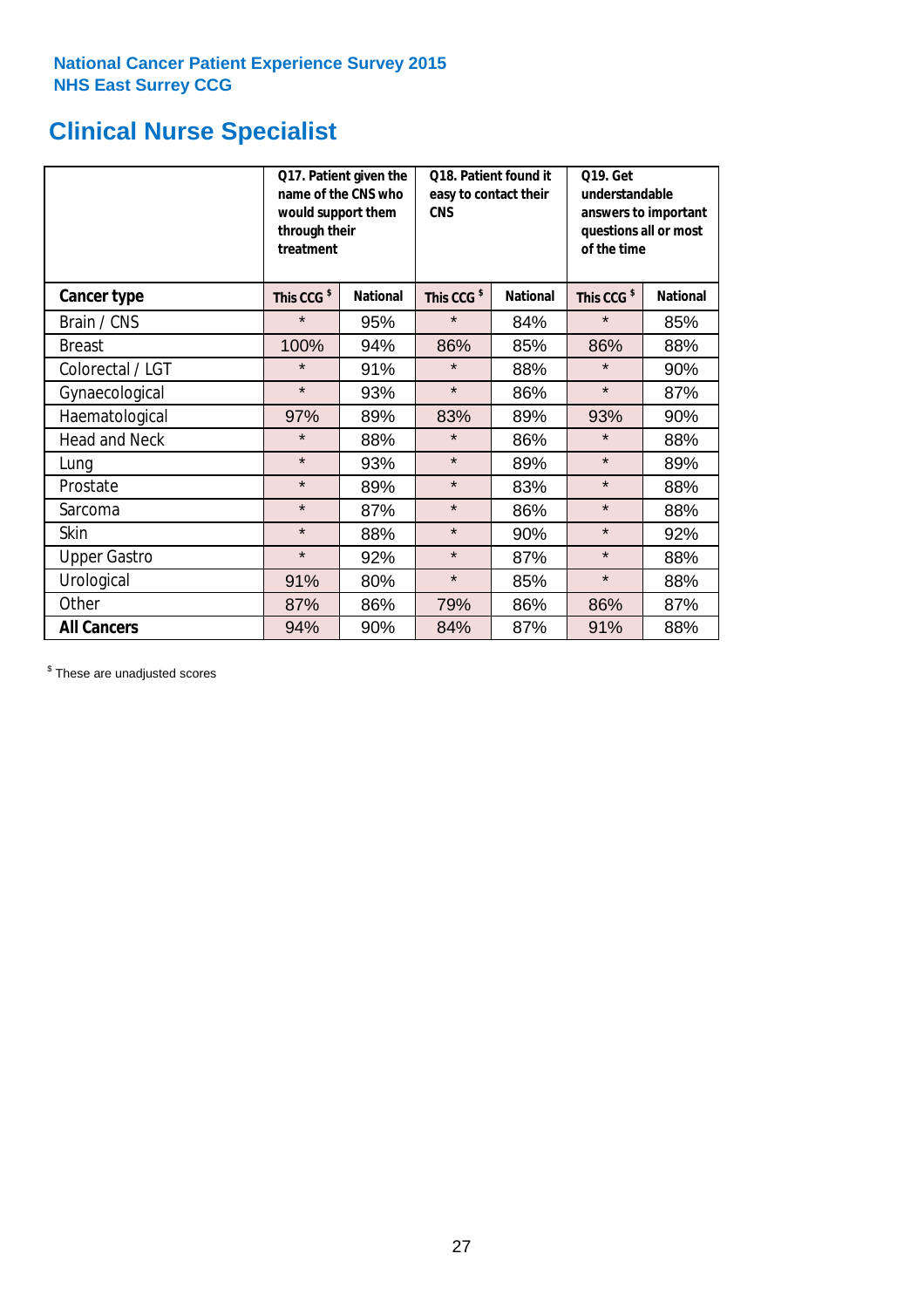# **Support for people with cancer**

|                      | Q20. Hospital staff<br>gave information | about support groups | Q21. Hospital staff<br>gave information<br>about impact cancer<br>could have on day to<br>day activities |                 | Q22. Hospital staff<br>gave information on<br>getting financial help |                 | Q23. Hospital staff told<br>patient they could get<br>free prescriptions |                 |
|----------------------|-----------------------------------------|----------------------|----------------------------------------------------------------------------------------------------------|-----------------|----------------------------------------------------------------------|-----------------|--------------------------------------------------------------------------|-----------------|
| Cancer type          | This CCG <sup>\$</sup>                  | <b>National</b>      | This CCG <sup>\$</sup>                                                                                   | <b>National</b> | This CCG <sup>\$</sup>                                               | <b>National</b> | This CCG <sup>\$</sup>                                                   | <b>National</b> |
| Brain / CNS          | $\star$                                 | 85%                  | $\star$                                                                                                  | 80%             | $\star$                                                              | 72%             | $\star$                                                                  | 79%             |
| <b>Breast</b>        | 95%                                     | 88%                  | 89%                                                                                                      | 85%             | 72%                                                                  | 60%             | 91%                                                                      | 80%             |
| Colorectal / LGT     | $\star$                                 | 82%                  | $\star$                                                                                                  | 82%             | $\star$                                                              | 52%             | $\star$                                                                  | 83%             |
| Gynaecological       | $\star$                                 | 83%                  | $\star$                                                                                                  | 81%             | $\star$                                                              | 58%             | $\star$                                                                  | 76%             |
| Haematological       | 87%                                     | 82%                  | 88%                                                                                                      | 82%             | 54%                                                                  | 56%             | 93%                                                                      | 86%             |
| <b>Head and Neck</b> | $\star$                                 | 83%                  | $\star$                                                                                                  | 80%             | $\star$                                                              | 55%             | $\star$                                                                  | 80%             |
| Lung                 | $\star$                                 | 82%                  | $\star$                                                                                                  | 80%             | $\star$                                                              | 68%             | $\star$                                                                  | 85%             |
| Prostate             | $\star$                                 | 85%                  | $\star$                                                                                                  | 81%             | $\star$                                                              | 41%             | $\star$                                                                  | 76%             |
| Sarcoma              | $\star$                                 | 82%                  | $\star$                                                                                                  | 80%             | n.a.                                                                 | 57%             | $\star$                                                                  | 75%             |
| Skin                 | n.a.                                    | 85%                  | $\star$                                                                                                  | 85%             | n.a.                                                                 | 51%             | n.a.                                                                     | 65%             |
| <b>Upper Gastro</b>  | $\star$                                 | 82%                  | $\star$                                                                                                  | 78%             | $\star$                                                              | 57%             | $\star$                                                                  | 83%             |
| Urological           | $\star$                                 | 71%                  | $\star$                                                                                                  | 70%             | $\star$                                                              | 33%             | $\star$                                                                  | 69%             |
| Other                | 79%                                     | 80%                  | $\star$                                                                                                  | 77%             | $\star$                                                              | 53%             | $\star$                                                                  | 79%             |
| <b>All Cancers</b>   | 88%                                     | 83%                  | 85%                                                                                                      | 81%             | 57%                                                                  | 55%             | 90%                                                                      | 80%             |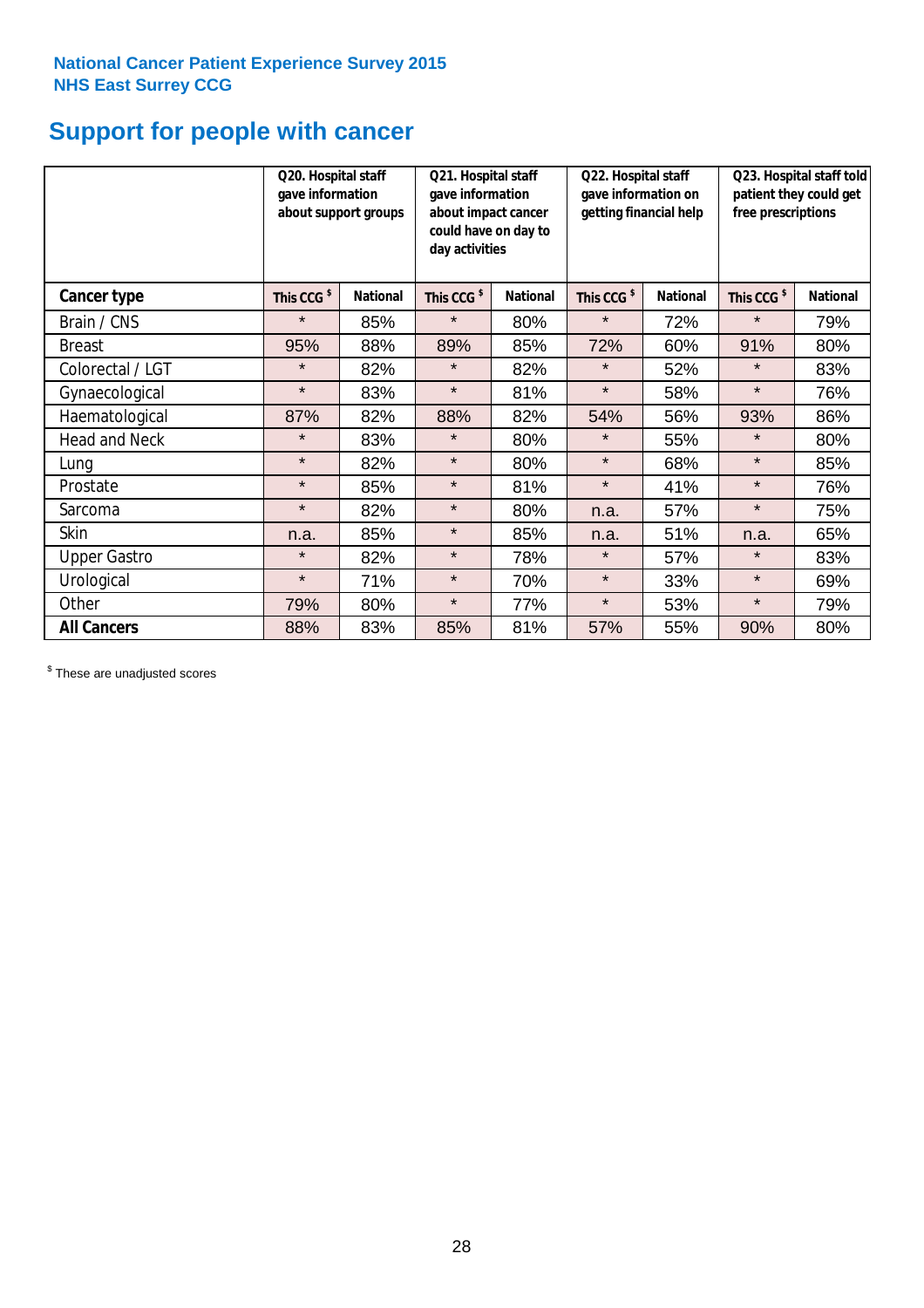# **Operations**

|                      | Q26. Staff explained<br>how operation had<br>gone in<br>understandable way |                 |  |  |
|----------------------|----------------------------------------------------------------------------|-----------------|--|--|
| <b>Cancer type</b>   | This CCG <sup>\$</sup>                                                     | <b>National</b> |  |  |
| Brain / CNS          | $\star$                                                                    | 75%             |  |  |
| <b>Breast</b>        | 84%                                                                        | 77%             |  |  |
| Colorectal / LGT     | $\star$                                                                    | 81%             |  |  |
| Gynaecological       | $\star$                                                                    | 79%             |  |  |
| Haematological       | $\star$                                                                    | 75%             |  |  |
| <b>Head and Neck</b> | $\star$                                                                    | 77%             |  |  |
| Lung                 | $\star$                                                                    | 76%             |  |  |
| Prostate             | $\star$                                                                    | 76%             |  |  |
| Sarcoma              | $\star$                                                                    | 80%             |  |  |
| Skin                 | $\star$                                                                    | 84%             |  |  |
| <b>Upper Gastro</b>  | $\star$                                                                    | 81%             |  |  |
| Urological           | $\star$                                                                    | 74%             |  |  |
| Other                | $\star$<br>78%                                                             |                 |  |  |
| <b>All Cancers</b>   | 84%                                                                        | 78%             |  |  |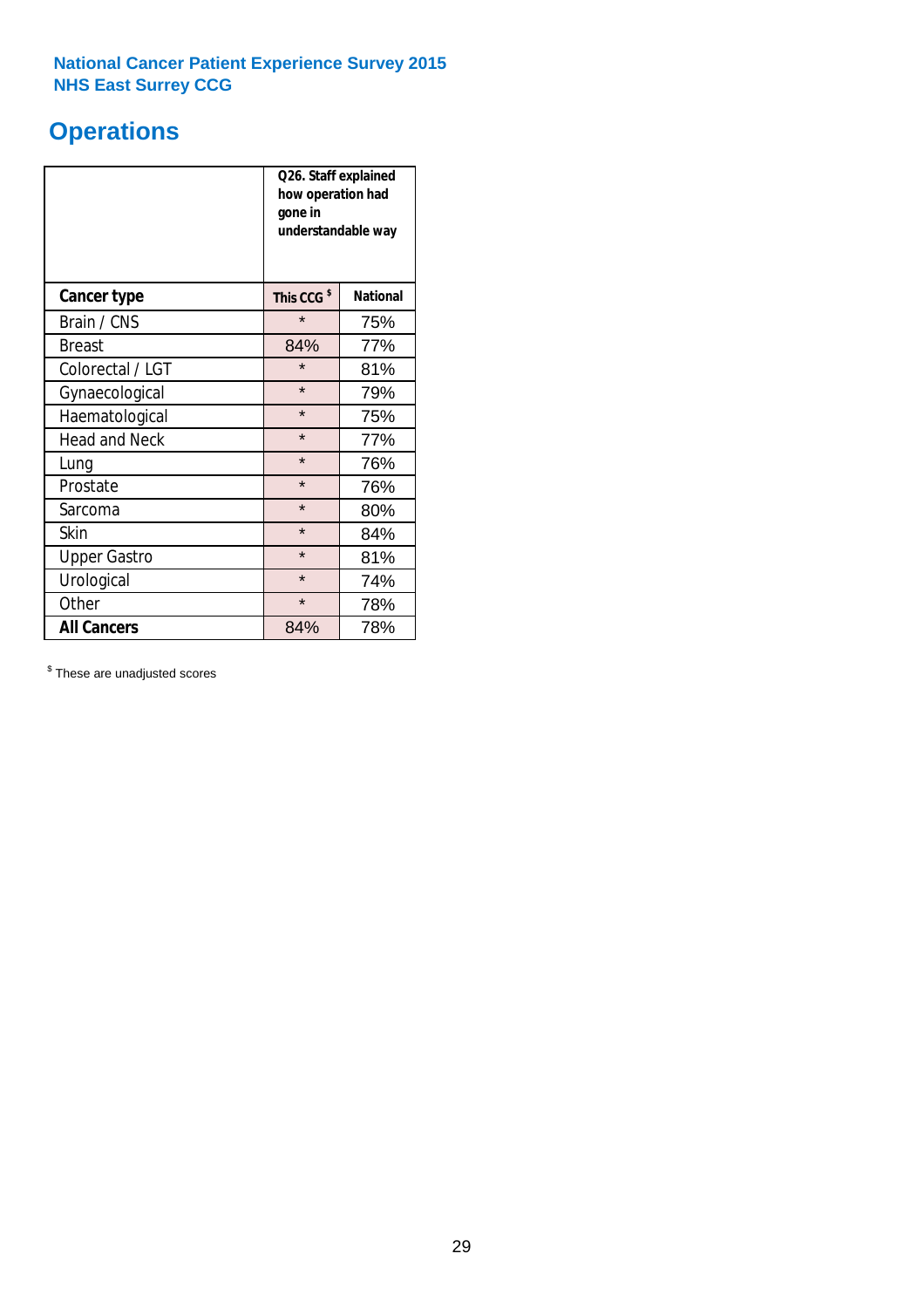# **Hospital care as an inpatient (Part 1 of 2)**

|                      | Q28. Groups of doctors<br>or nurses did not talk<br>in front of patient as if<br>they were not there |                 | Q29. Patient had<br>confidence and trust in<br>all doctors treating<br>them |                 | Q30. Patient's family<br>or someone close<br>definitely had<br>opportunity to talk to<br>doctor |                 | Q31. Patient had<br>confidence and trust in<br>all ward nurses |                 |
|----------------------|------------------------------------------------------------------------------------------------------|-----------------|-----------------------------------------------------------------------------|-----------------|-------------------------------------------------------------------------------------------------|-----------------|----------------------------------------------------------------|-----------------|
| Cancer type          | This CCG <sup>\$</sup>                                                                               | <b>National</b> | This CCG <sup>\$</sup>                                                      | <b>National</b> | This CCG <sup>\$</sup>                                                                          | <b>National</b> | This CCG <sup>\$</sup>                                         | <b>National</b> |
| Brain / CNS          | $\star$                                                                                              | 68%             | $\star$                                                                     | 78%             | $\star$                                                                                         | 65%             | $\star$                                                        | 67%             |
| <b>Breast</b>        | 97%                                                                                                  | 89%             | 89%                                                                         | 86%             | 80%                                                                                             | 73%             | 79%                                                            | 74%             |
| Colorectal / LGT     | $\star$                                                                                              | 75%             | $\star$                                                                     | 85%             | $\star$                                                                                         | 72%             | $\star$                                                        | 68%             |
| Gynaecological       | $\star$                                                                                              | 84%             | $\star$                                                                     | 86%             | $\star$                                                                                         | 71%             | $\star$                                                        | 69%             |
| Haematological       | 86%                                                                                                  | 80%             | 86%                                                                         | 81%             | $\star$                                                                                         | 75%             | 82%                                                            | 73%             |
| <b>Head and Neck</b> | $\star$                                                                                              | 79%             | $\star$                                                                     | 85%             | $\star$                                                                                         | 73%             | $\star$                                                        | 72%             |
| Lung                 | $\star$                                                                                              | 75%             | $\star$                                                                     | 82%             | $\star$                                                                                         | 71%             | $\star$                                                        | 73%             |
| Prostate             | $\star$                                                                                              | 84%             | $\star$                                                                     | 87%             | $\star$                                                                                         | 72%             | $\star$                                                        | 75%             |
| Sarcoma              | n.a.                                                                                                 | 82%             | n.a.                                                                        | 85%             | n.a.                                                                                            | 75%             | n.a.                                                           | 70%             |
| Skin                 | $\star$                                                                                              | 85%             | $\star$                                                                     | 90%             | $\star$                                                                                         | 79%             | $\star$                                                        | 84%             |
| <b>Upper Gastro</b>  | $\star$                                                                                              | 75%             | $\star$                                                                     | 83%             | $\star$                                                                                         | 72%             | $\star$                                                        | 70%             |
| Urological           | $\star$                                                                                              | 80%             | $\star$                                                                     | 84%             | $\star$                                                                                         | 67%             | $\star$                                                        | 75%             |
| Other                | $\star$                                                                                              | 79%             | $\star$                                                                     | 79%             | $\star$                                                                                         | 70%             | $\star$                                                        | 69%             |
| <b>All Cancers</b>   | 86%                                                                                                  | 81%             | 91%                                                                         | 84%             | 75%                                                                                             | 72%             | 78%                                                            | 72%             |

|                      | Q32. Always / nearly<br>always enough nurses<br>on duty |                 | Q33. All staff asked<br>patient what name<br>they preferred to be<br>called by |                 | Q34. Always given<br>enough privacy when<br>discussing condition or<br>treatment |                 | Q35. Patient was able<br>to discuss worries or<br>fears with staff during<br>visit |                 |
|----------------------|---------------------------------------------------------|-----------------|--------------------------------------------------------------------------------|-----------------|----------------------------------------------------------------------------------|-----------------|------------------------------------------------------------------------------------|-----------------|
| Cancer type          | This CCG <sup>\$</sup>                                  | <b>National</b> | This CCG <sup>\$</sup>                                                         | <b>National</b> | This CCG <sup>\$</sup>                                                           | <b>National</b> | This CCG <sup>\$</sup>                                                             | <b>National</b> |
| Brain / CNS          | $\star$                                                 | 64%             | $\star$                                                                        | 69%             | $\star$                                                                          | 80%             | $\star$                                                                            | 44%             |
| <b>Breast</b>        | 71%                                                     | 69%             | 68%                                                                            | 60%             | 87%                                                                              | 86%             | 56%                                                                                | 53%             |
| Colorectal / LGT     | $\star$                                                 | 61%             | $\star$                                                                        | 70%             | $\star$                                                                          | 84%             | $\star$                                                                            | 54%             |
| Gynaecological       | $\star$                                                 | 65%             | $\star$                                                                        | 63%             | $\star$                                                                          | 82%             | $\star$                                                                            | 50%             |
| Haematological       | 82%                                                     | 63%             | 59%                                                                            | 67%             | 91%                                                                              | 86%             | $\star$                                                                            | 55%             |
| <b>Head and Neck</b> | $\star$                                                 | 67%             | $\star$                                                                        | 66%             | $\star$                                                                          | 85%             | $\star$                                                                            | 50%             |
| Lung                 | $\star$                                                 | 68%             | $\star$                                                                        | 71%             | $\star$                                                                          | 84%             | $\star$                                                                            | 49%             |
| Prostate             | $\star$                                                 | 71%             | $\star$                                                                        | 67%             | $\star$                                                                          | 87%             | $\star$                                                                            | 52%             |
| Sarcoma              | n.a.                                                    | 68%             | n.a.                                                                           | 71%             | n.a.                                                                             | 87%             | n.a.                                                                               | 52%             |
| Skin                 | $\star$                                                 | 81%             | $\star$                                                                        | 67%             | $\star$                                                                          | 89%             | $\star$                                                                            | 61%             |
| <b>Upper Gastro</b>  | $\star$                                                 | 62%             | $\star$                                                                        | 75%             | $\star$                                                                          | 83%             | $\star$                                                                            | 53%             |
| Urological           | $\star$                                                 | 68%             | $\star$                                                                        | 71%             | $\star$                                                                          | 84%             | $\star$                                                                            | 46%             |
| Other                | $\star$                                                 | 62%             | $\star$                                                                        | 66%             | $\star$                                                                          | 82%             | $\star$                                                                            | 48%             |
| <b>All Cancers</b>   | 79%                                                     | 66%             | 66%                                                                            | 67%             | 87%                                                                              | 85%             | 58%                                                                                | 52%             |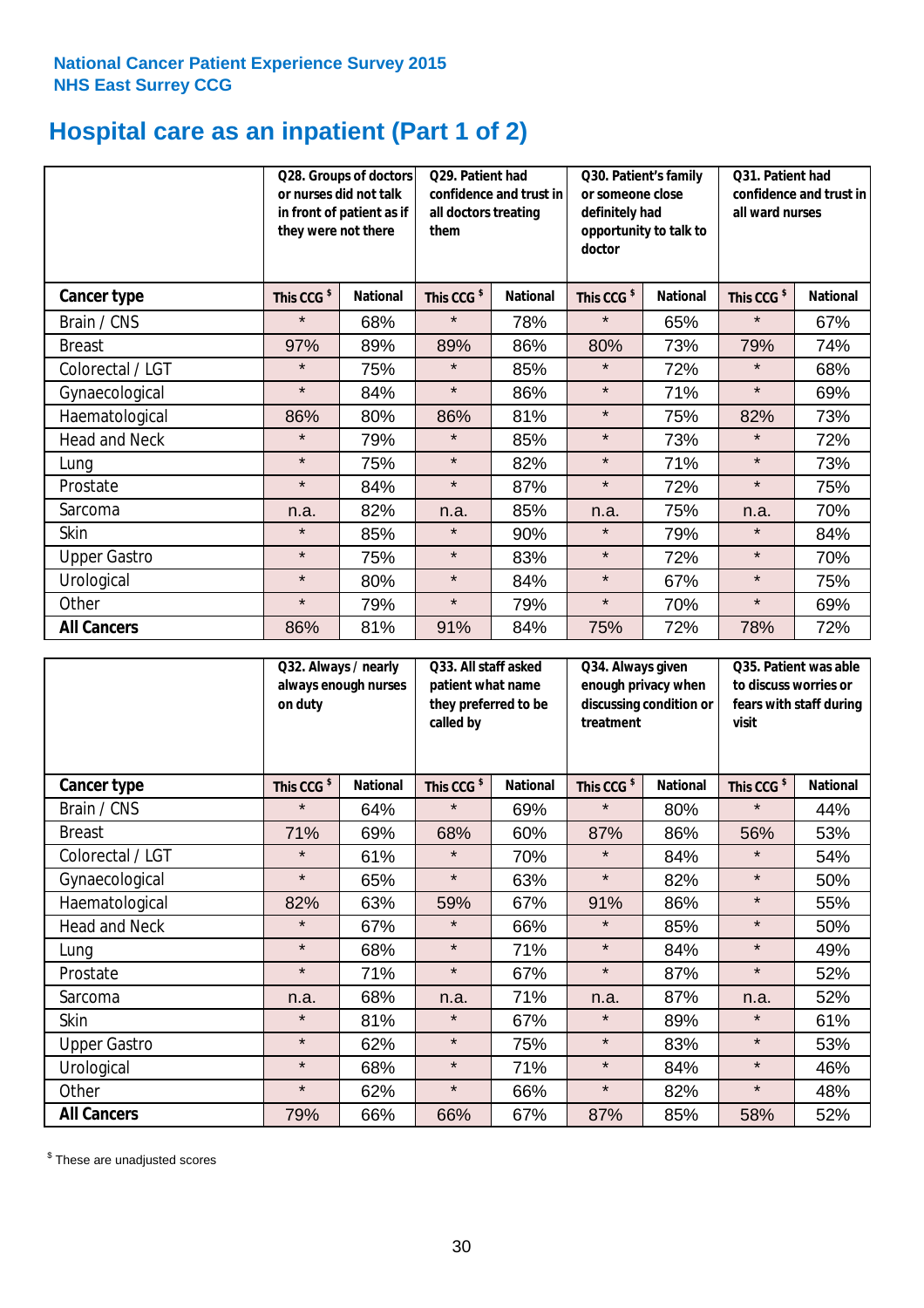# **Hospital care as an inpatient (Part 2 of 2)**

|                      | Q36. Hospital staff<br>definitely did<br>everything to help<br>control pain |                 | Q37. Always treated<br>with respect and<br>dignity by staff |                 | Q38. Given clear<br>Q39. Staff told patient<br>written information<br>who to contact if<br>about what should /<br>worried post discharge<br>should not do post<br>discharge |                 |                        |                 |  |
|----------------------|-----------------------------------------------------------------------------|-----------------|-------------------------------------------------------------|-----------------|-----------------------------------------------------------------------------------------------------------------------------------------------------------------------------|-----------------|------------------------|-----------------|--|
| Cancer type          | This CCG <sup>\$</sup>                                                      | <b>National</b> | This CCG <sup>\$</sup>                                      | <b>National</b> | This CCG <sup>\$</sup>                                                                                                                                                      | <b>National</b> | This CCG <sup>\$</sup> | <b>National</b> |  |
| Brain / CNS          | $\star$                                                                     | 82%             | $\star$                                                     | 84%             | $\star$                                                                                                                                                                     | 79%             | $\star$                | 91%             |  |
| <b>Breast</b>        | 94%                                                                         | 86%             | 92%                                                         | 88%             | 89%                                                                                                                                                                         | 90%             | 97%                    | 95%             |  |
| Colorectal / LGT     | $\star$                                                                     | 84%             | $\star$                                                     | 86%             | $\star$                                                                                                                                                                     | 83%             | $\star$                | 94%             |  |
| Gynaecological       | $\star$                                                                     | 83%             | $\star$                                                     | 85%             | $\star$                                                                                                                                                                     | 86%             | $\star$                | 93%             |  |
| Haematological       | $\star$                                                                     | 84%             | 91%                                                         | 89%             | $\star$                                                                                                                                                                     | 79%             | 95%                    | 95%             |  |
| <b>Head and Neck</b> | $\star$                                                                     | 84%             | $\star$                                                     | 88%             | $\star$                                                                                                                                                                     | 86%             | $\star$                | 92%             |  |
| Lung                 | $\star$                                                                     | 83%             | $\star$                                                     | 87%             | $\star$                                                                                                                                                                     | 81%             | $\star$                | 92%             |  |
| Prostate             | $\star$                                                                     | 85%             | $\star$                                                     | 91%             | $\star$                                                                                                                                                                     | 87%             | $\star$                | 94%             |  |
| Sarcoma              | n.a.                                                                        | 86%             | n.a.                                                        | 91%             | n.a.                                                                                                                                                                        | 83%             | n.a.                   | 94%             |  |
| Skin                 | n.a.                                                                        | 88%             | $\star$                                                     | 93%             | $\star$                                                                                                                                                                     | 91%             | $\star$                | 97%             |  |
| <b>Upper Gastro</b>  | $\star$                                                                     | 83%             | $\star$                                                     | 86%             | $\star$                                                                                                                                                                     | 79%             | $\star$                | 93%             |  |
| Urological           | $\star$                                                                     | 80%             | $\star$                                                     | 88%             | $\star$                                                                                                                                                                     | 83%             | $\star$                | 90%             |  |
| Other                | $\star$                                                                     | 82%             | $\star$                                                     | 85%             | $\star$                                                                                                                                                                     | 80%             | $\star$                | 92%             |  |
| <b>All Cancers</b>   | 88%                                                                         | 84%             | 91%                                                         | 87%             | 89%                                                                                                                                                                         | 84%             | 95%                    | 94%             |  |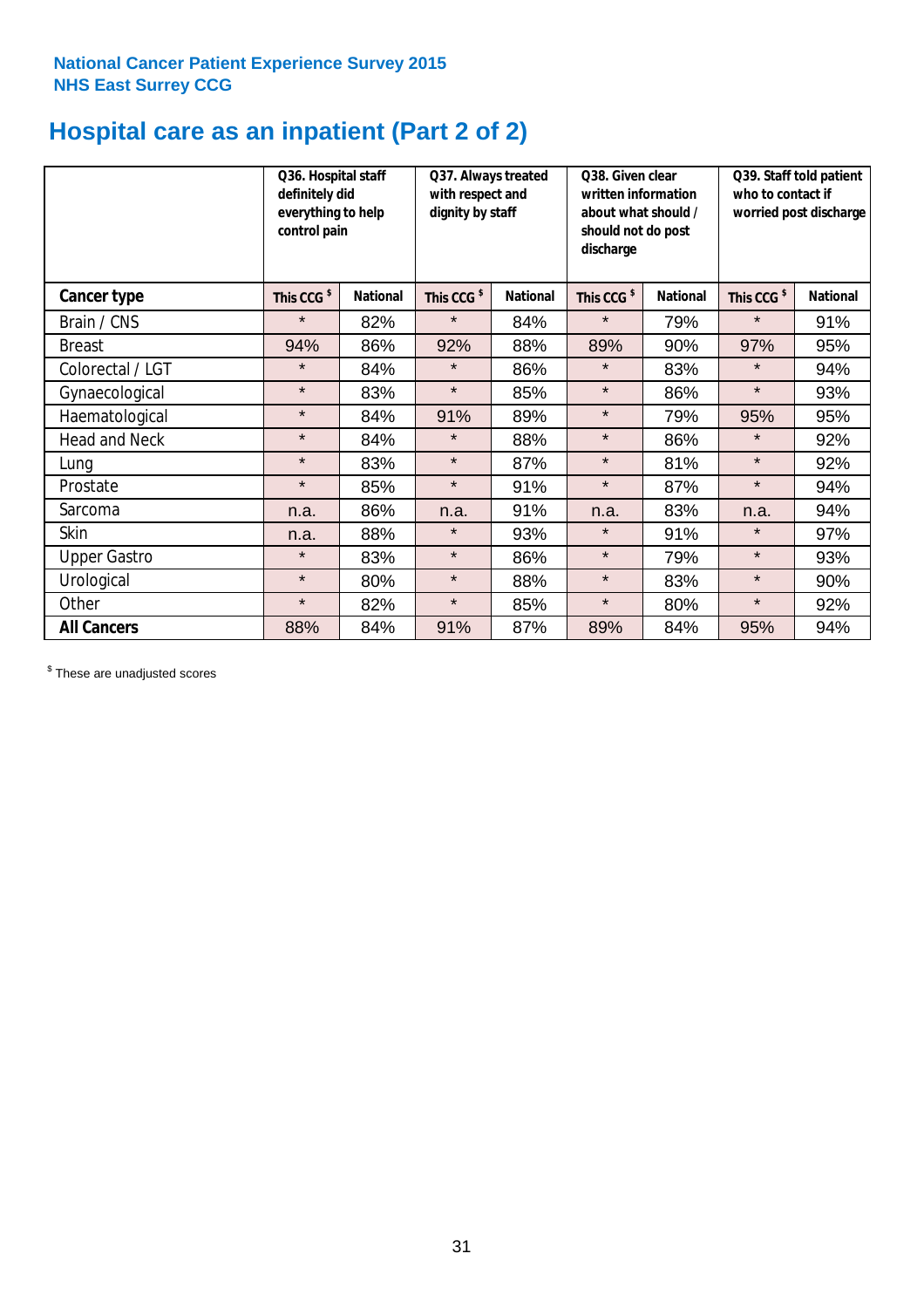# **Hospital care as a day patient / outpatient**

|                      | visit                  | Q41. Patient was able<br>to discuss worries or<br>fears with staff during |                        | Q42. Doctor had the<br>right notes and other<br>documentation with<br>them |                        | Q44. Beforehand<br>patient had all<br>information needed<br>about radiotherapy<br>treatment |                        | Q45. Patient given<br>understandable<br>information about<br>whether radiotherapy<br>was working |  |
|----------------------|------------------------|---------------------------------------------------------------------------|------------------------|----------------------------------------------------------------------------|------------------------|---------------------------------------------------------------------------------------------|------------------------|--------------------------------------------------------------------------------------------------|--|
| <b>Cancer type</b>   | This CCG <sup>\$</sup> | <b>National</b>                                                           | This CCG <sup>\$</sup> | <b>National</b>                                                            | This CCG <sup>\$</sup> | <b>National</b>                                                                             | This CCG <sup>\$</sup> | <b>National</b>                                                                                  |  |
| Brain / CNS          | $\star$                | 65%                                                                       | $\star$                | 94%                                                                        | $\star$                | 85%                                                                                         | $\star$                | 52%                                                                                              |  |
| <b>Breast</b>        | 77%                    | 70%                                                                       | 96%                    | 95%                                                                        | 97%                    | 87%                                                                                         | 79%                    | 60%                                                                                              |  |
| Colorectal / LGT     | $\star$                | 73%                                                                       | $\star$                | 95%                                                                        | $\star$                | 85%                                                                                         | $\star$                | 55%                                                                                              |  |
| Gynaecological       | $\star$                | 70%                                                                       | $\star$                | 96%                                                                        | $\star$                | 85%                                                                                         | $\star$                | 64%                                                                                              |  |
| Haematological       | 69%                    | 74%                                                                       | 100%                   | 97%                                                                        | $\star$                | 82%                                                                                         | $\star$                | 64%                                                                                              |  |
| <b>Head and Neck</b> | $\star$                | 69%                                                                       | $\star$                | 95%                                                                        | $\star$                | 86%                                                                                         | $\star$                | 60%                                                                                              |  |
| Lung                 | $\star$                | 69%                                                                       | $\star$                | 96%                                                                        | $\star$                | 86%                                                                                         | $\star$                | 59%                                                                                              |  |
| Prostate             | $\star$                | 69%                                                                       | $\star$                | 95%                                                                        | $\star$                | 88%                                                                                         | $\star$                | 61%                                                                                              |  |
| Sarcoma              | $\star$                | 68%                                                                       | $\star$                | 97%                                                                        | n.a.                   | 88%                                                                                         | n.a.                   | 63%                                                                                              |  |
| Skin                 | n.a.                   | 73%                                                                       | $\star$                | 96%                                                                        | n.a.                   | 81%                                                                                         | n.a.                   | 63%                                                                                              |  |
| <b>Upper Gastro</b>  | $\star$                | 68%                                                                       | $\star$                | 95%                                                                        | $\star$                | 85%                                                                                         | $\star$                | 57%                                                                                              |  |
| Urological           | $\star$                | 65%                                                                       | 96%                    | 95%                                                                        | $\star$                | 81%                                                                                         | $\star$                | 53%                                                                                              |  |
| Other                | 48%                    | 67%                                                                       | 100%                   | 95%                                                                        | $\star$                | 83%                                                                                         | $\star$                | 59%                                                                                              |  |
| <b>All Cancers</b>   | 72%                    | 70%                                                                       | 97%                    | 96%                                                                        | 91%                    | 86%                                                                                         | 77%                    | 60%                                                                                              |  |

|                      | O47. Beforehand<br>patient had all<br>information needed<br>about chemotherapy<br>treatment |                 | Q48. Patient given<br>understandable<br>information about<br>whether<br>chemotherapy was<br>working |                 |
|----------------------|---------------------------------------------------------------------------------------------|-----------------|-----------------------------------------------------------------------------------------------------|-----------------|
| <b>Cancer type</b>   | This CCG <sup>\$</sup>                                                                      | <b>National</b> | This CCG <sup>\$</sup>                                                                              | <b>National</b> |
| Brain / CNS          | $\star$                                                                                     | 82%             | $\star$                                                                                             | 57%             |
| <b>Breast</b>        | 88%                                                                                         | 83%             | 78%                                                                                                 | 62%             |
| Colorectal / LGT     | $\star$                                                                                     | 86%             | $\star$                                                                                             | 65%             |
| Gynaecological       | $\star$                                                                                     | 86%             | $\star$                                                                                             | 68%             |
| Haematological       | 90%                                                                                         | 85%             | 87%                                                                                                 | 75%             |
| <b>Head and Neck</b> | $\star$                                                                                     | 80%             | $\star$                                                                                             | 52%             |
| Lung                 | $\star$                                                                                     | 85%             | $\star$                                                                                             | 68%             |
| Prostate             | n.a.                                                                                        | 83%             | n.a.                                                                                                | 69%             |
| Sarcoma              | $\star$                                                                                     | 82%             | $\star$                                                                                             | 70%             |
| Skin                 | n.a.                                                                                        | 92%             | n.a.                                                                                                | 80%             |
| <b>Upper Gastro</b>  | $\star$                                                                                     | 83%             | $\star$                                                                                             | 64%             |
| Urological           | $\star$                                                                                     | 83%             | $\star$                                                                                             | 66%             |
| Other                | $\star$                                                                                     | 85%             | $\star$                                                                                             | 70%             |
| <b>All Cancers</b>   | 87%                                                                                         | 84%             | 82%                                                                                                 | 68%             |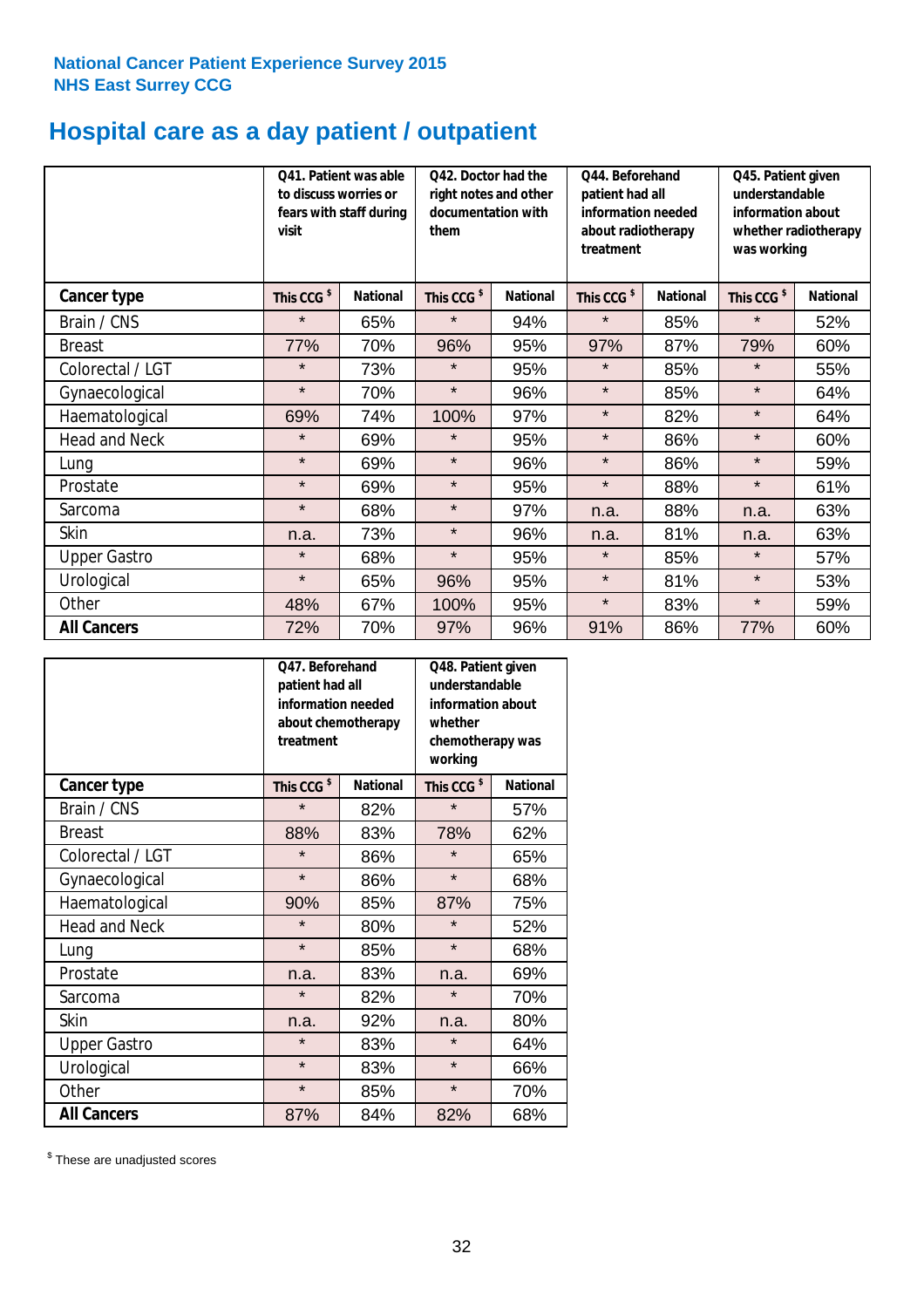# **Home care and support**

|                      | Q49. Hospital staff<br>gave family or<br>someone close all the<br>information needed to<br>help with care at home |                 | from health or social<br>services during<br>treatment | Q50. Patient definitely<br>given enough support | Q51. Patient definitely<br>given enough support<br>from health or social<br>services after<br>treatment |                 |  |
|----------------------|-------------------------------------------------------------------------------------------------------------------|-----------------|-------------------------------------------------------|-------------------------------------------------|---------------------------------------------------------------------------------------------------------|-----------------|--|
| <b>Cancer type</b>   | This CCG <sup>\$</sup>                                                                                            | <b>National</b> | This CCG <sup>\$</sup>                                | <b>National</b>                                 | This CCG <sup>\$</sup>                                                                                  | <b>National</b> |  |
| Brain / CNS          | $\star$                                                                                                           | 56%             | n.a.                                                  | 44%                                             | $\star$                                                                                                 | 44%             |  |
| <b>Breast</b>        | 71%                                                                                                               | 57%             | 59%                                                   | 54%                                             | $\star$                                                                                                 | 40%             |  |
| Colorectal / LGT     | $\star$                                                                                                           | 60%             | $\star$                                               | 62%                                             | $\star$                                                                                                 | 52%             |  |
| Gynaecological       | $\star$                                                                                                           | 56%             | $\star$                                               | 52%                                             | $\star$                                                                                                 | 42%             |  |
| Haematological       | 57%                                                                                                               | 60%             | $\star$                                               | 52%                                             | $\star$                                                                                                 | 43%             |  |
| <b>Head and Neck</b> | $\star$                                                                                                           | 59%             | $\star$                                               | 53%                                             | $\star$                                                                                                 | 50%             |  |
| Lung                 | $\star$                                                                                                           | 57%             | $\star$                                               | 52%                                             | $\star$                                                                                                 | 42%             |  |
| Prostate             | $\star$                                                                                                           | 55%             | $\star$                                               | 47%                                             | $\star$                                                                                                 | 43%             |  |
| Sarcoma              | $\star$                                                                                                           | 59%             | $\star$                                               | 58%                                             | $\star$                                                                                                 | 53%             |  |
| Skin                 | n.a.                                                                                                              | 67%             | $\star$                                               | 58%                                             | n.a.                                                                                                    | 61%             |  |
| <b>Upper Gastro</b>  | $\star$                                                                                                           | 59%             | $\star$                                               | 54%                                             | $\star$                                                                                                 | 45%             |  |
| Urological           | $\star$                                                                                                           | 55%             | $\star$                                               | 47%                                             | $\star$                                                                                                 | 44%             |  |
| Other                | 48%                                                                                                               | 54%             | $\star$                                               | 55%                                             | $\star$                                                                                                 | 48%             |  |
| <b>All Cancers</b>   | 64%                                                                                                               | 58%             | 61%                                                   | 54%                                             | 51%                                                                                                     | 45%             |  |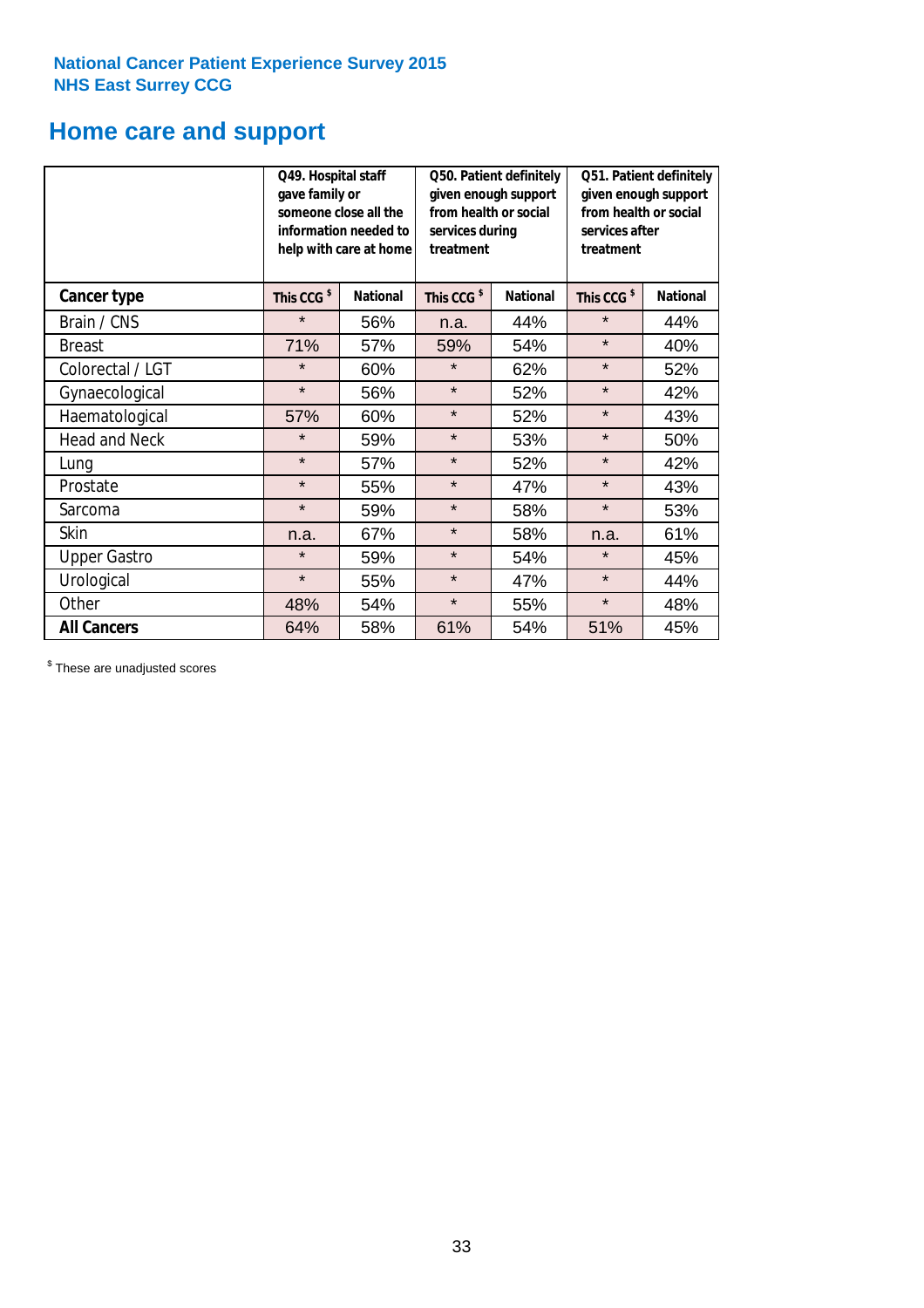# **Care from your general practice**

|                      | information about<br>treatment | Q52. GP given enough<br>patient's condition and | O53. Practice staff<br>definitely did<br>everything they could<br>to support patient |                 |  |
|----------------------|--------------------------------|-------------------------------------------------|--------------------------------------------------------------------------------------|-----------------|--|
| <b>Cancer type</b>   | This CCG <sup>\$</sup>         | <b>National</b>                                 | This CCG <sup>\$</sup>                                                               | <b>National</b> |  |
| Brain / CNS          | $\star$                        | 94%                                             | $\star$                                                                              | 59%             |  |
| <b>Breast</b>        | 98%                            | 96%                                             | 63%                                                                                  | 63%             |  |
| Colorectal / LGT     | $\star$                        | 95%                                             | $\star$                                                                              | 63%             |  |
| Gynaecological       | $\star$                        | 95%                                             | $\star$                                                                              | 59%             |  |
| Haematological       | 96%                            | 96%                                             | 67%                                                                                  | 61%             |  |
| <b>Head and Neck</b> | $\star$                        | 93%                                             | $\star$                                                                              | 60%             |  |
| Lung                 | $\star$                        | 95%                                             | $\star$                                                                              | 62%             |  |
| Prostate             | $\star$                        | 95%                                             | $\star$                                                                              | 67%             |  |
| Sarcoma              | $\star$                        | 97%                                             | n.a.                                                                                 | 65%             |  |
| Skin                 | $\star$                        | 97%                                             | $\star$                                                                              | 71%             |  |
| <b>Upper Gastro</b>  | $\star$                        | 94%                                             | $\star$                                                                              | 62%             |  |
| Urological           | 96%                            | 95%                                             | $\star$                                                                              | 64%             |  |
| Other                | 96%                            | 95%                                             | $\star$                                                                              | 61%             |  |
| <b>All Cancers</b>   | 96%                            | 95%                                             | 62%                                                                                  | 63%             |  |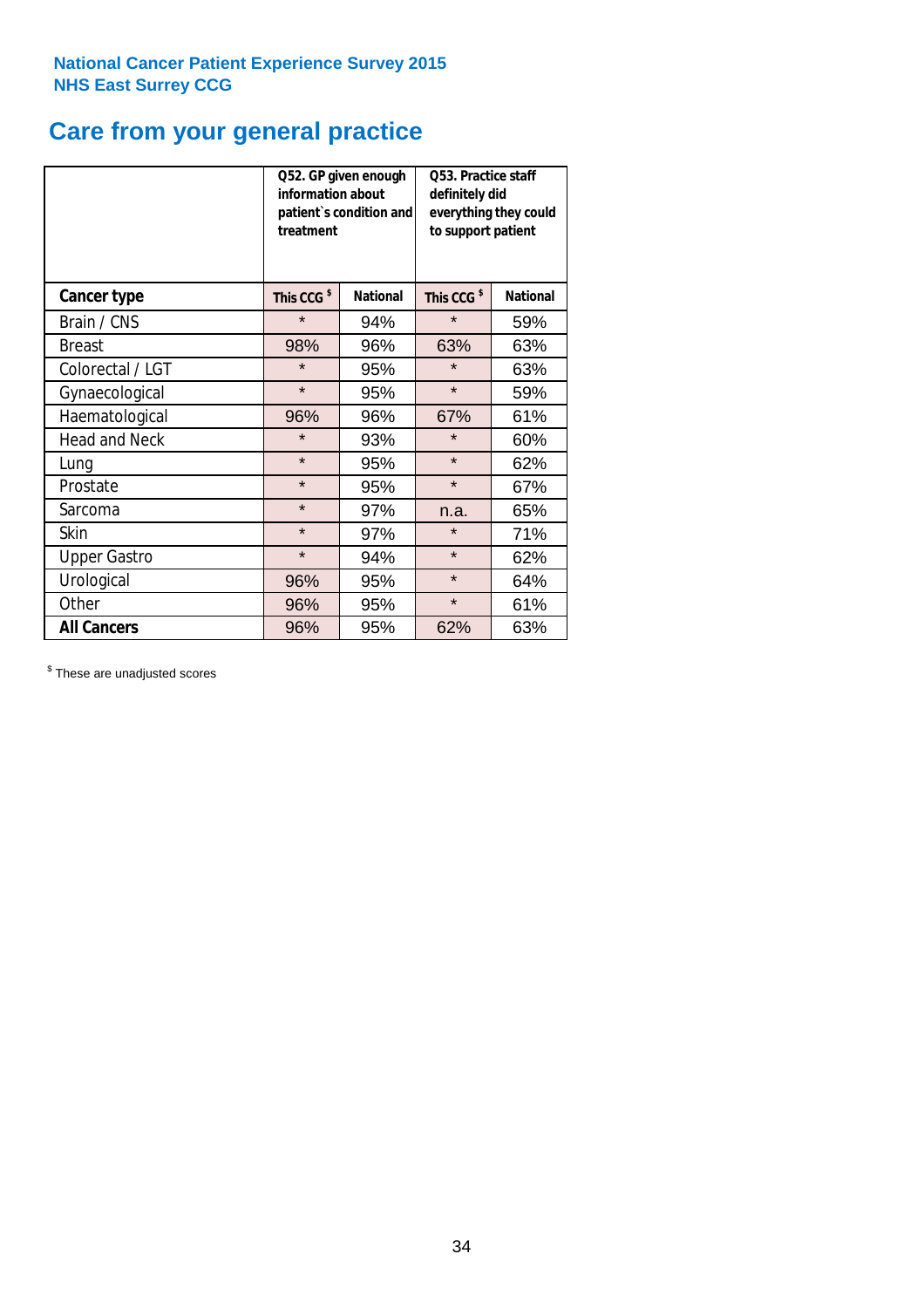# **Your overall NHS care**

|                      | Q54. Hospital and<br>community staff<br>always worked well<br>together |                 | Q55. Patient given a<br>care plan |                 | Q56. Overall the<br>administration of the<br>care was very good /<br>qood |                 | Q57. Length of time for<br>attending clinics and<br>appointments was<br>right |                 |
|----------------------|------------------------------------------------------------------------|-----------------|-----------------------------------|-----------------|---------------------------------------------------------------------------|-----------------|-------------------------------------------------------------------------------|-----------------|
| <b>Cancer type</b>   | This CCG <sup>\$</sup>                                                 | <b>National</b> | This CCG <sup>\$</sup>            | <b>National</b> | This CCG <sup>\$</sup>                                                    | <b>National</b> | This CCG <sup>\$</sup>                                                        | <b>National</b> |
| Brain / CNS          | $\star$                                                                | 45%             | $\star$                           | 29%             | $\star$                                                                   | 84%             | $\star$                                                                       | 60%             |
| <b>Breast</b>        | 75%                                                                    | 60%             | 34%                               | 35%             | 86%                                                                       | 90%             | 57%                                                                           | 64%             |
| Colorectal / LGT     | $\star$                                                                | 60%             | $\star$                           | 36%             | $\star$                                                                   | 88%             | $\star$                                                                       | 68%             |
| Gynaecological       | $\star$                                                                | 58%             | $\star$                           | 29%             | $\star$                                                                   | 89%             | $\star$                                                                       | 66%             |
| Haematological       | 65%                                                                    | 63%             | 33%                               | 33%             | 98%                                                                       | 92%             | 66%                                                                           | 62%             |
| <b>Head and Neck</b> | $\star$                                                                | 58%             | n.a.                              | 34%             | $\star$                                                                   | 89%             | $\star$                                                                       | 65%             |
| Lung                 | $\star$                                                                | 63%             | $\star$                           | 32%             | $\star$                                                                   | 89%             | $\star$                                                                       | 70%             |
| Prostate             | $\star$                                                                | 63%             | $\star$                           | 36%             | $\star$                                                                   | 87%             | $\star$                                                                       | 71%             |
| Sarcoma              | $\star$                                                                | 60%             | $\star$                           | 31%             | $\star$                                                                   | 90%             | $\star$                                                                       | 63%             |
| Skin                 | $\star$                                                                | 69%             | $\star$                           | 39%             | $\star$                                                                   | 89%             | $\star$                                                                       | 73%             |
| <b>Upper Gastro</b>  | $\star$                                                                | 58%             | $\star$                           | 36%             | $\star$                                                                   | 88%             | $\star$                                                                       | 66%             |
| Urological           | 73%                                                                    | 62%             | 33%                               | 26%             | 96%                                                                       | 84%             | 77%                                                                           | 73%             |
| Other                | 68%                                                                    | 56%             | 39%                               | 29%             | 80%                                                                       | 87%             | 63%                                                                           | 61%             |
| <b>All Cancers</b>   | 67%                                                                    | 61%             | 35%                               | 33%             | 92%                                                                       | 89%             | 63%                                                                           | 66%             |

|                      | Q58. Taking part in<br>cancer research | discussed with patient | Q59. Patient's average<br>rating of care scored<br>from very poor to very<br>good |                 |  |
|----------------------|----------------------------------------|------------------------|-----------------------------------------------------------------------------------|-----------------|--|
| <b>Cancer type</b>   | This CCG <sup>\$</sup>                 | <b>National</b>        | This CCG <sup>\$</sup>                                                            | <b>National</b> |  |
| Brain / CNS          | $\star$                                | 32%                    | $\star$                                                                           | 8.5             |  |
| <b>Breast</b>        | 39%                                    | 28%                    | 9.0                                                                               | 8.8             |  |
| Colorectal / LGT     | $\star$                                | 22%                    | $\star$                                                                           | 8.7             |  |
| Gynaecological       | $\star$                                | 27%                    | $\star$                                                                           | 8.7             |  |
| Haematological       | 31%                                    | 36%                    | 9.1                                                                               | 8.8             |  |
| <b>Head and Neck</b> | $\star$                                | 21%                    | $\star$                                                                           | 8.6             |  |
| Lung                 | $\star$                                | 34%                    | $\star$                                                                           | 8.6             |  |
| Prostate             | $\star$                                | 35%                    | $\star$                                                                           | 8.6             |  |
| Sarcoma              | $\star$                                | 29%                    | $\star$                                                                           | 8.7             |  |
| <b>Skin</b>          | $\star$                                | 17%                    | $\star$                                                                           | 8.9             |  |
| <b>Upper Gastro</b>  | $\star$                                | 30%                    | $\star$                                                                           | 8.6             |  |
| Urological           | 17%                                    | 14%                    | 9.0                                                                               | 8.5             |  |
| Other                | 41%                                    | 31%                    | 8.6                                                                               | 8.6             |  |
| <b>All Cancers</b>   | 33%                                    | 28%                    | 9.0                                                                               | 8.7             |  |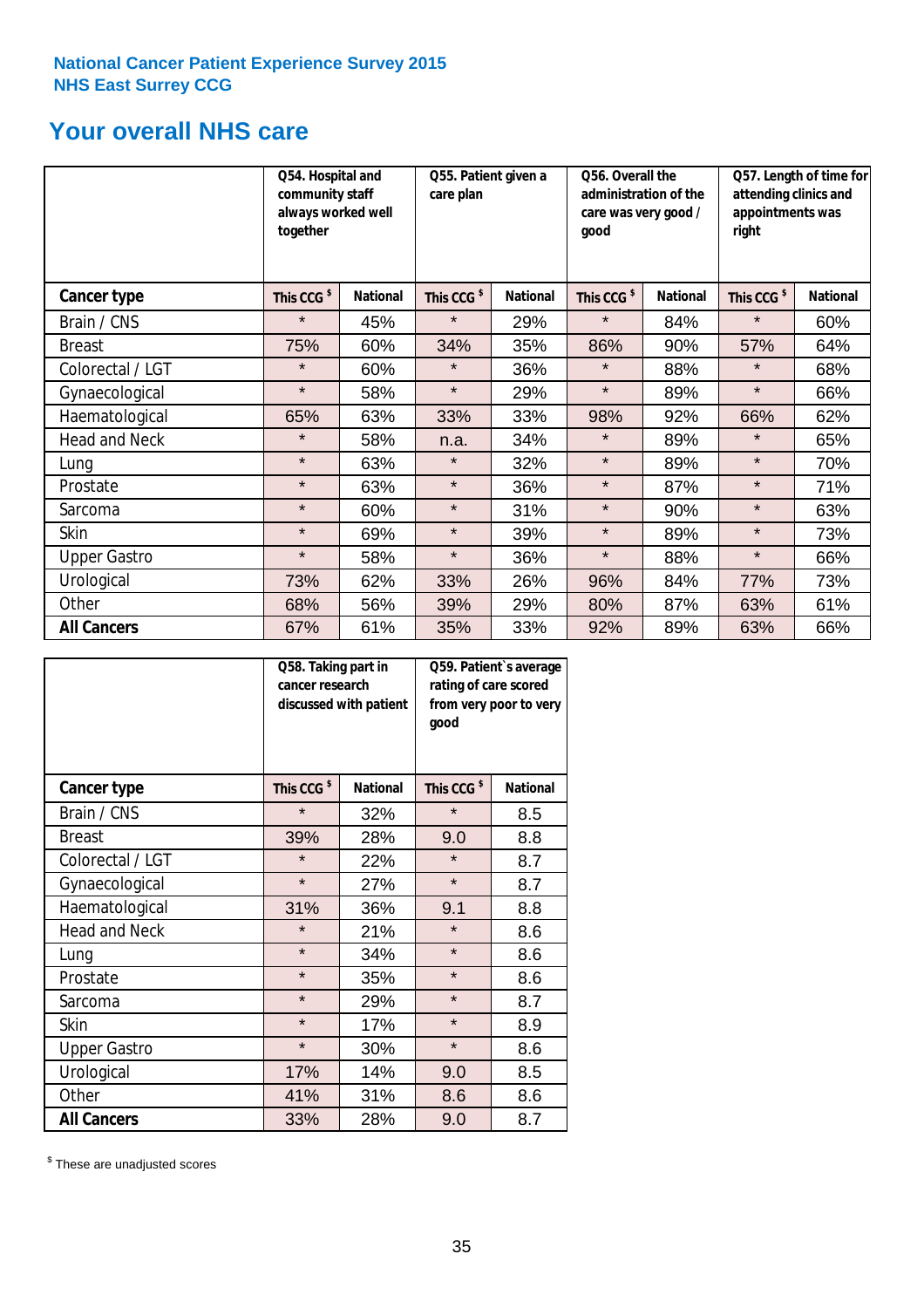# **Annex**

# **Methodology**

The sample for the survey included all adult (aged 16 and over) NHS patients, with a confirmed primary diagnosis of cancer, discharged from an NHS Trust after an inpatient episode or day case attendance for cancer related treatment in the months of April, May and June 2015.

The patients included in the sample had relevant cancer ICD10 codes (C00-99 excluding C44 and C84, and D05) in the first diagnosis field of their patient records, applied to their patient files by the relevant NHS Trust, and were alive at the point at which fieldwork commenced. Deceased checks were undertaken on up to three occasions during fieldwork, to ensure that questionnaires were not sent to patients who had died since their treatment.

Trust samples were checked rigorously for duplicates and patient lists were also de-duplicated nationally to ensure that patients did not receive multiple copies of questionnaires.

The fieldwork for the survey was undertaken between October 2015 and March 2016.

For the first time, the survey used a mixed mode methodology. Questionnaires were sent by post with two reminders where necesssary, but also included an option to complete online. A Freephone helpline was available for respondents to ask questions about the survey, to enable them to complete their questionnaires over the phone, and to provide access to a translation and interpreting facility for those whose first language was not English.

The Health Research Authority supported the survey by granting Section 251 approval.

# **Further information**

Further information on survey methodology, as well as all of the national and local reports and data, is available at www.ncpes.co.uk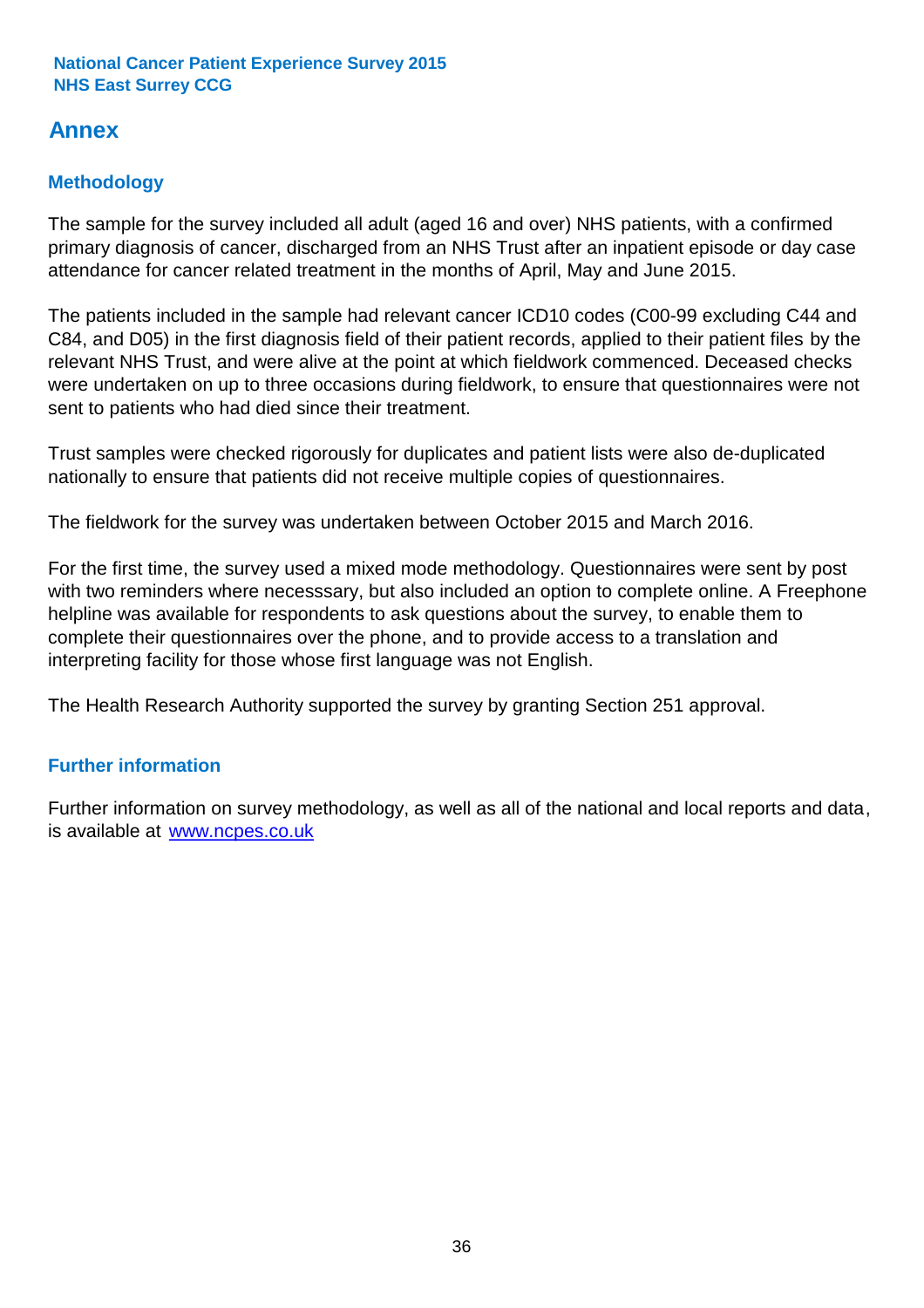### **Redevelopment of the 2015 survey**

A number of significant changes have been made to the National Cancer Patient Experience Survey in 2015:

- the length of the questionnaire has been reduced
- response options have been reviewed and changed to make them consistent throughout the survey
- some of the questions and / or answer options have been changed so that they are now in line with questions in other patient surveys (e.g. the Care Quality Commission national patient surveys), to improve comparability between them
- the topic areas within the questionnaire have been redesigned to capture the whole patient journey.

There are 50 questions in the questionnaire that relate directly to patient experience. Of these, 14 remain unchanged from previous years; and a further 21 have been slightly amended. We draw caution in directly comparing data from the 2015 survey to the findings of the previous CPES surveys, even for identical questions. Changes in the structure of the survey instrument (questionnaire) and also the administration of the survey (calendar period and length of time from sampling to field work start and completion) may influence nationwide averages, although these features will not greatly impact on relative comparisons (e.g. between patient groups or hospitals).

The other 15 questions are either new or substantially changed from previous years.

It is expected that there will be few, if any changes, to the questionnaire going forward so we will be able to compare the results year on year. Where changes are necessary they are expected to be for methodological reasons or to improve question reliability.

Another significant change in 2015 is that an online version of the questionnaire has been developed. The online version was developed to make the questionnaire more accessible for respondents. This may have an impact on the demographic characteristics of the respondents. This may be an improvement if previously underrepresented groups have responded. However, changes to the demographics of respondents may have implications on the overall results - and again, leads us to draw caution in directly comparing results with previous years.

## **Official Statistics**

The 2015 survey data has been published for the first time as Official Statistics. The 2015 survey data has been produced and published in line with the Code of Practice for Official Statistics.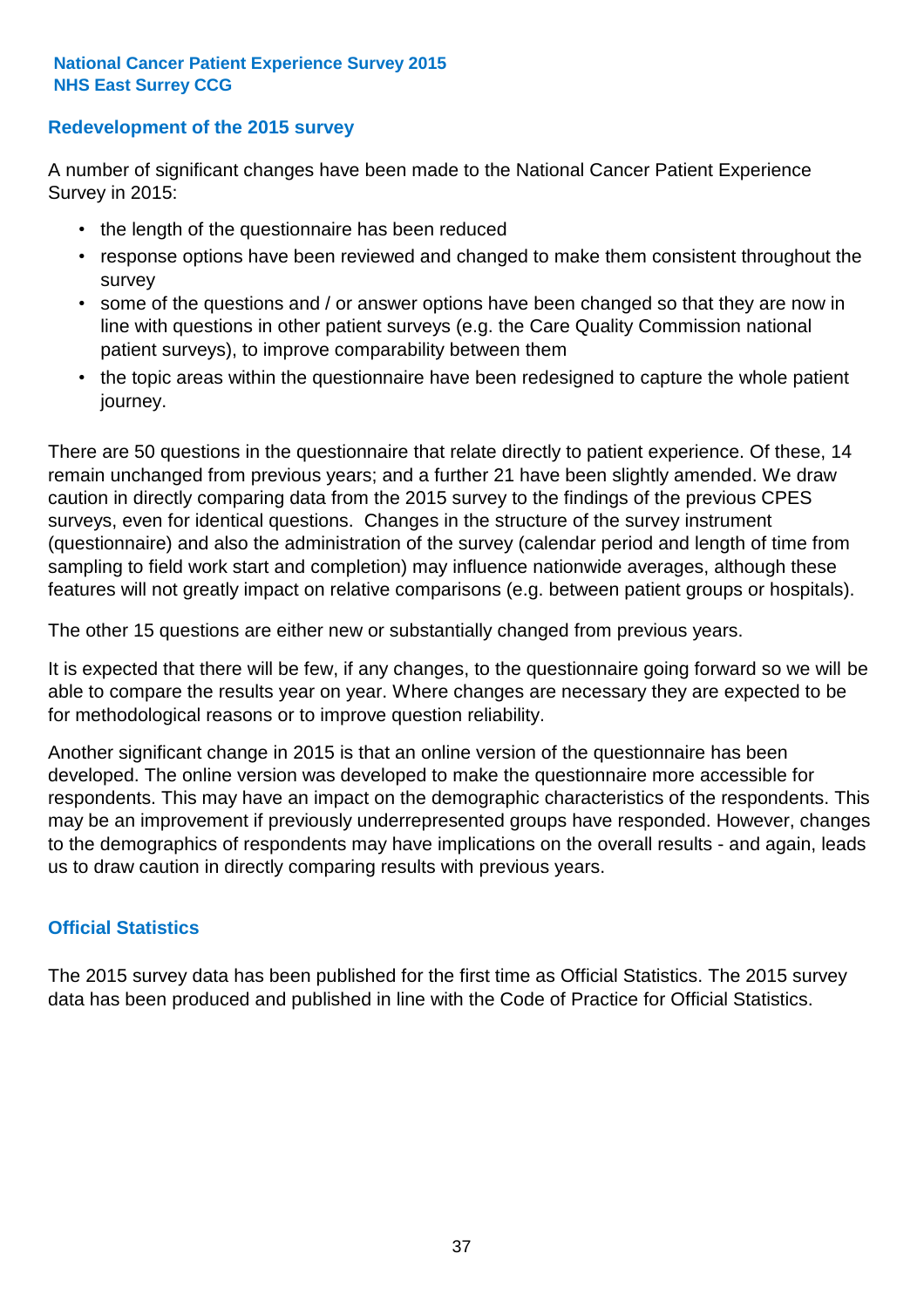### **Scoring methodologies**

49 of the 50 questions relating directly to patient experience have been summarised as the score of the percentage of patients who reported a positive experience. For example:

- question 6 asks: "Overall, how did you feel about the length of time you had to wait for your test to be done?". Responses have been recorded as positive only for those patients who selected the first option ("It was about right")
- question 11 asks: "When you were told you had cancer, were you given written information about the type of cancer you had?". Responses have been recorded as positive only for those patients who selected the first option ("Yes, and it was easy to understand").

Where options do not provide any information on positive/negative patient experience (e.g. "Don't know / can't remember"), they are excluded from the score.

The other question (question 59) asks respondents to rate their overall care on a scale of 0 to 10. Scores have been given as an average on this scale.

A copy of the 2015 questionnaire, marked up with all of these scoring conventions, is available at www.ncpes.co.uk

Further details on the scoring methodology can be found in the technical document for the survey, available at <u>www.ncpes.co.uk</u>

#### **Case-mix adjustment**

For the first time in 2015, case-mix adjusted findings are being presented alongside unadjusted results for CCGs. Case-mix adjustment allows us to account for the impact that differing patient populations might have on results. By using the case-mix adjusted estimates we can obtain a greater understanding of how a CCG is performing given their patient population.

The factors taken into account in this case-mix adjustment are gender, age, ethnic group, deprivation, and tumour group.

For further details on case-mix adjustment, please refer to the technical document for the survey, available at www.ncpes.co.uk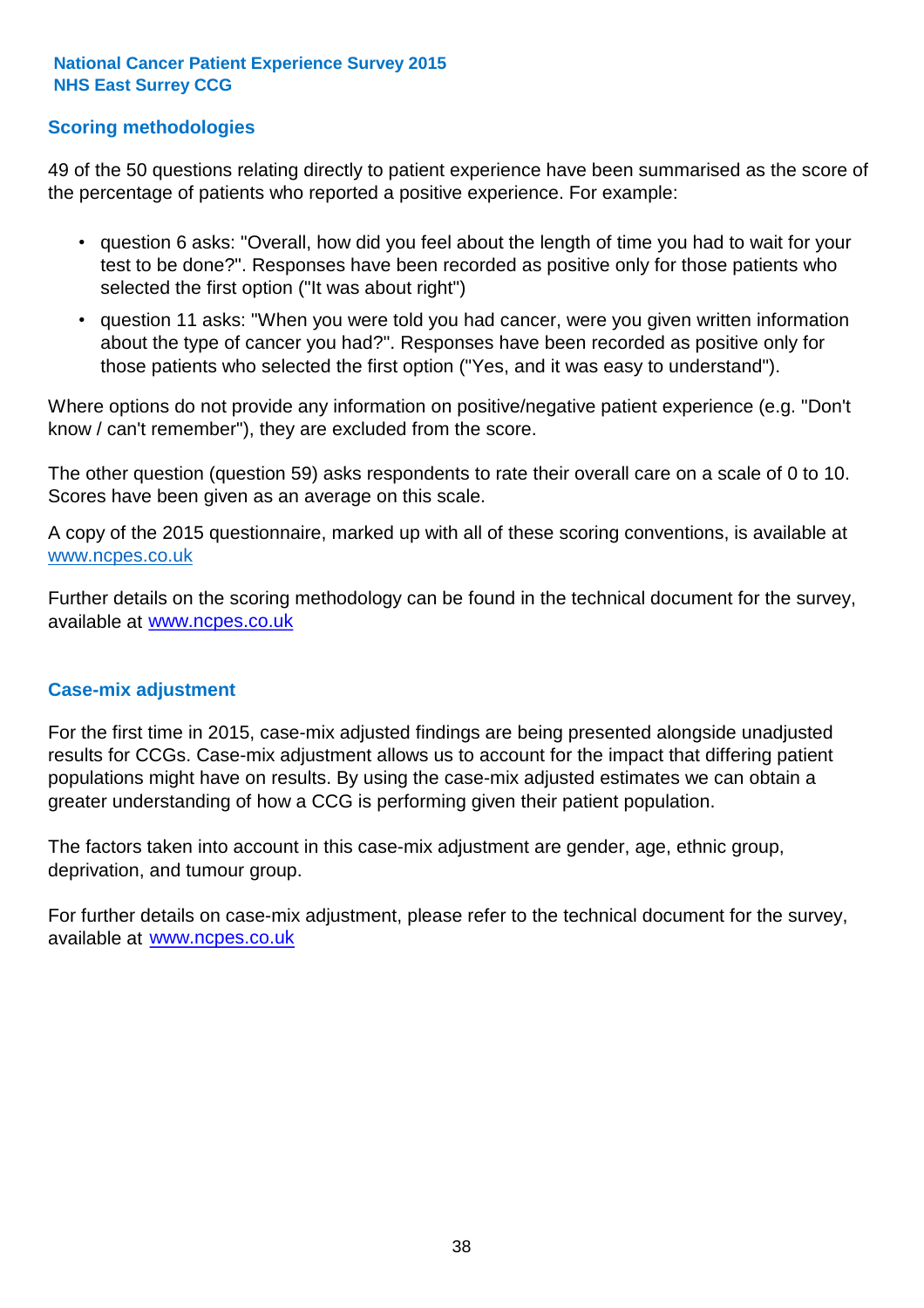# **Response Rates**

|                 | <b>Sample</b><br><b>Size</b> | <b>Excluded</b> | Adjusted<br>Sample | <b>Not</b><br><b>Returned Refused</b> | <b>Blank</b> | Completed | Response<br>Rate |
|-----------------|------------------------------|-----------------|--------------------|---------------------------------------|--------------|-----------|------------------|
| <b>National</b> | 116,991                      | 8.719           | 108,272            | 33,168                                | 3.918        | 71,186    | 66%              |
| <b>09L</b>      | 381                          | 18 <sup>1</sup> | 363                | <b>116</b>                            |              | 238       | 66%              |

#### **Respondents by tumour group**

The tables below show the numbers of patients from each tumour group and the age and gender distribution of these patients.

| <b>Tumour Group</b>  | Number of<br>respondents* |
|----------------------|---------------------------|
| Brain / CNS          | 3                         |
| <b>Breast</b>        | 49                        |
| Gynaecological       | 11                        |
| Colorectal / LGT     | 15                        |
| Lung                 | 10                        |
| <b>Skin</b>          | 3                         |
| Haematological       | 66                        |
| <b>Upper Gastro</b>  | 13                        |
| Other                | 21                        |
| Urological           | 26                        |
| Prostate             | 12                        |
| Sarcoma              | 3                         |
| <b>Head and Neck</b> | 6                         |

*\* These figures may not match the numerator for all questions in the 'Comparisons by tumour group' section of this report, because not all questions were answered by all respondents.*

## **Respondents by age and gender**

The questionnaire asked respondents to give their year of birth. This information has been amalgamated into 8 age bands. The age and gender distribution for the CCG was as follows:

|             | 16-24 | 25-34 | 35-44 | 45-54 | 55-64 | 65-74 | 75-84 | $85+$ | <b>Total</b> |
|-------------|-------|-------|-------|-------|-------|-------|-------|-------|--------------|
| <b>Male</b> |       |       |       | 10    | 21    | 33    | 30    |       | 101          |
| Female      |       |       |       | 21    | 27    | 46    | 23    |       | 137          |
| Total       |       |       | 12    | 31    | 48    | 79    | 53    |       | 238          |